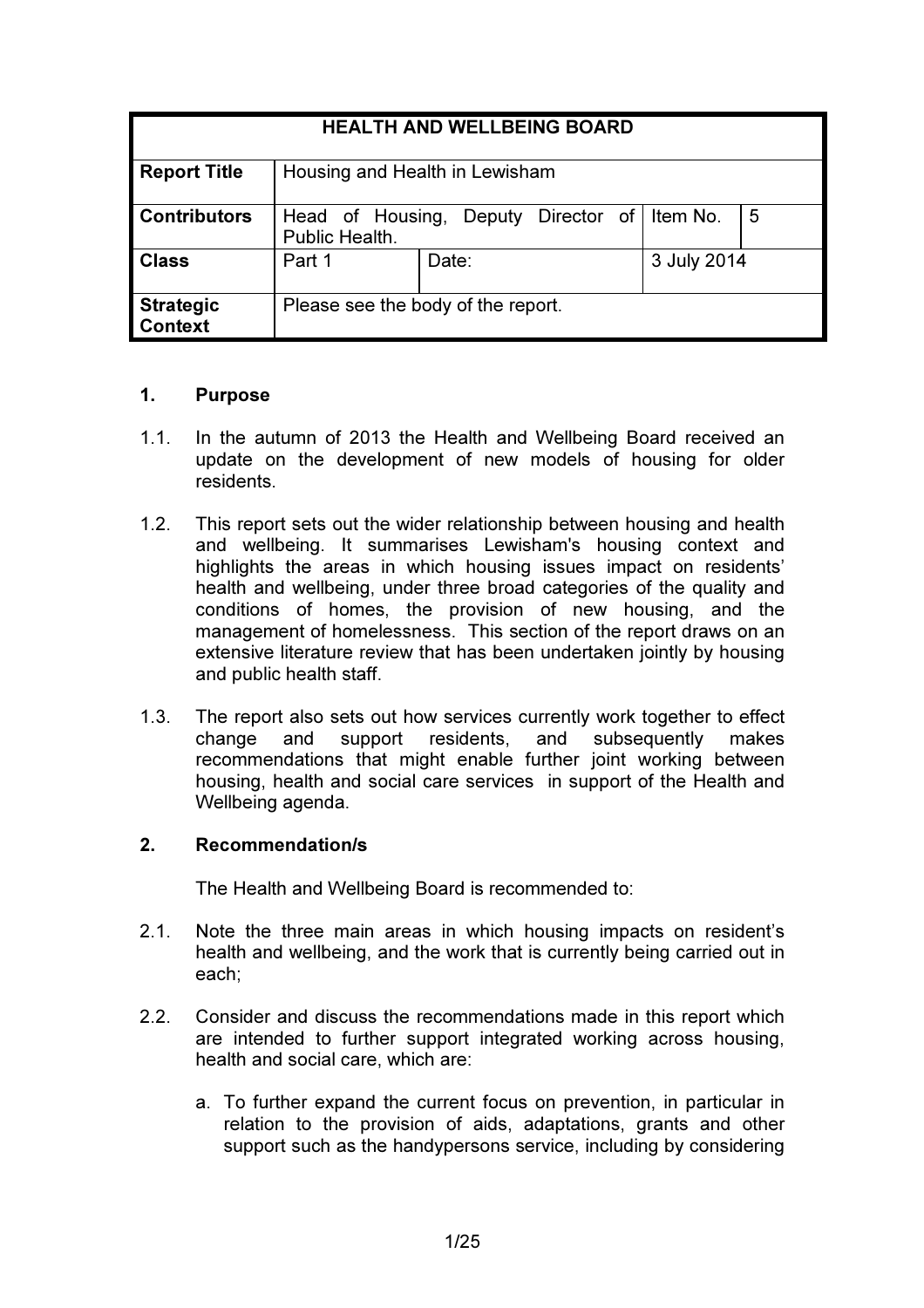how these interventions can be best targeted where they will have the greatest impact;

- b. That partner agencies should work more closely together to share intelligence about demand for specialised (or other) housing, including in situations where a lack of appropriate housing is leading to poorer outcomes for residents and/or higher costs for partner agencies. Such closer working would enable housing services to better shape their new provision to the needs of health and care partners;
- c. To pilot the provision of a housing advice service in health settings, which might include in working with local integrated services, in order to better sign post residents through the housing system, identify more quickly when a housing intervention or other provision will be required to assist a resident's recovery, and to enable faster resolution of housing issues;'
- d. To continue to support the Warm Homes Healthy People Project and where possible help to secure greater engagement and buy in from local healthcare providers.

## 3. Strategic Context

- 3.1. Lewisham's Health and Wellbeing Strategy recognises that health and wellbeing is influenced by wider social and economic determinants such as housing. It identifies the need to create physical and social environments that encourage healthy habits, choices and actions
- 3.2. Addressing issues relating to the quality and quantity of housing stock in the borough relates directly to the Council's Sustainable Communities Strategy (clean, green and liveable) and to the Council's corporate priorities (decent homes for all).

## 4. Summary

- 4.1. Both improving the quality and increasing the availability of housing play a key role in promoting health and wellbeing. The health of homeless people is among the poorest in our communities. Hundreds of studies have investigated the health of populations and their housing conditions, resulting in a body of evidence that reveals strong associations between poor health and poor housing.
- 4.2. The WHO Commission on the Social Determinants of Health has highlighted the need to create healthy housing and healthy neighbourhoods for future health. Within public health more generally, housing policy is regularly cited as a determinant of health and health inequalities as well as having the potential to tackle health inequalities. The well-established associations between poor housing and poor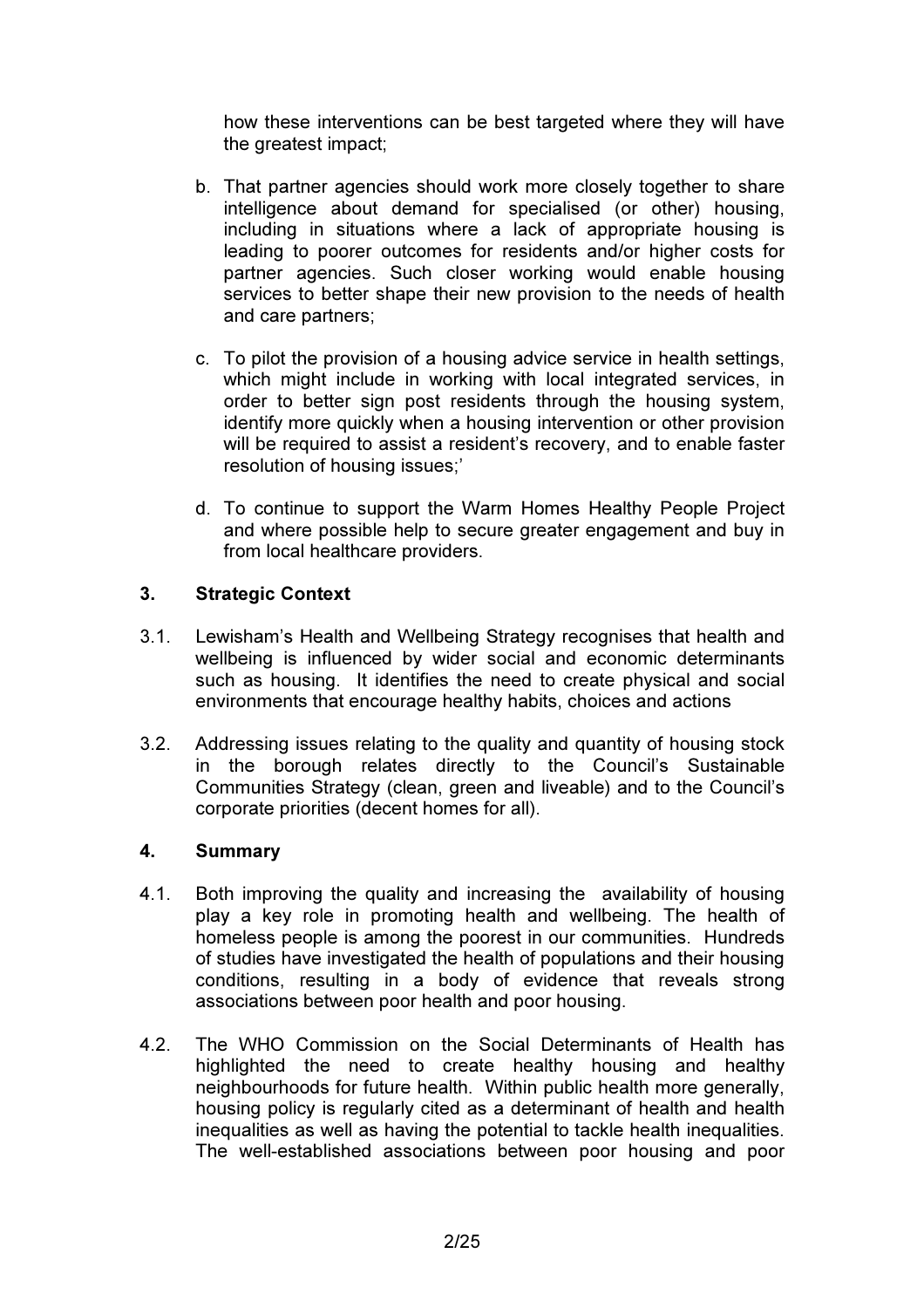health suggest that housing improvement may well be justified on health grounds alone.

- 4.3. Poor quality housing is linked with a wide range of conditions, including respiratory problems, trips and falls and excess winter deaths. Lewisham Council and partners are working to improve the quality of existing housing in the borough and will continue to do so through the Decent Homes Programme, the Grants Team, the Home Improvement Agency and the Private Rented Sector Unit. This report recommends that this focus on prevention should be further expanded and prioritised in order to help residents to continue to live safely in their own homes.
- 4.4. Increasing the supply of housing is another way in which the Council and partners are contributing to improving quality and availability of housing. New build homes are constructed to modern standards which promote health and wellbeing. The Council, alongside partners, is developing a wide range of housing of all tenures and types, to help meet local demand.
- 4.5. The Council also plays a role in prioritising the allocation of existing housing in the borough to those most in need. Through the allocations process there are opportunities to reduce overcrowding and the negative outcomes for health and wellbeing associated with overcrowded housing.
- 4.6. Reducing homelessness reduces the negative impact of homelessness on health and wellbeing. This should not be considered to be limited to work with rough sleepers and single homeless people. Whilst there are specific health issues which are more prevalent in these populations, there are also negative health impacts for homeless families and those households in temporary accommodation.
- 4.7. There are opportunities for housing, health and social care services to work more closely together within the integrated neighbourhood model that is being progressed through the Adult Integration Programme. The provision of timely information and advice to residents on their housing options, from within a health setting is one way that this could be achieved. For instance, a housing advice officer located either within a new neighbourhood team, or based out of a hospital or other health setting, might enable the provision of better housing advice and support at an earlier stage than is currently possible. This is a project that could be funded on a pilot basis by the housing service in the first instance, and therefore it is recommended that the Board considers and approves a pilot scheme of this nature.
- 4.8. In the sections that follow this report first explores in more detail the specific housing context in Lewisham and London, and then explores the main areas of interaction between housing and health, namely the quality and conditions of homes, the provision of new housing, and the management of homelessness. The evidence that is contained in these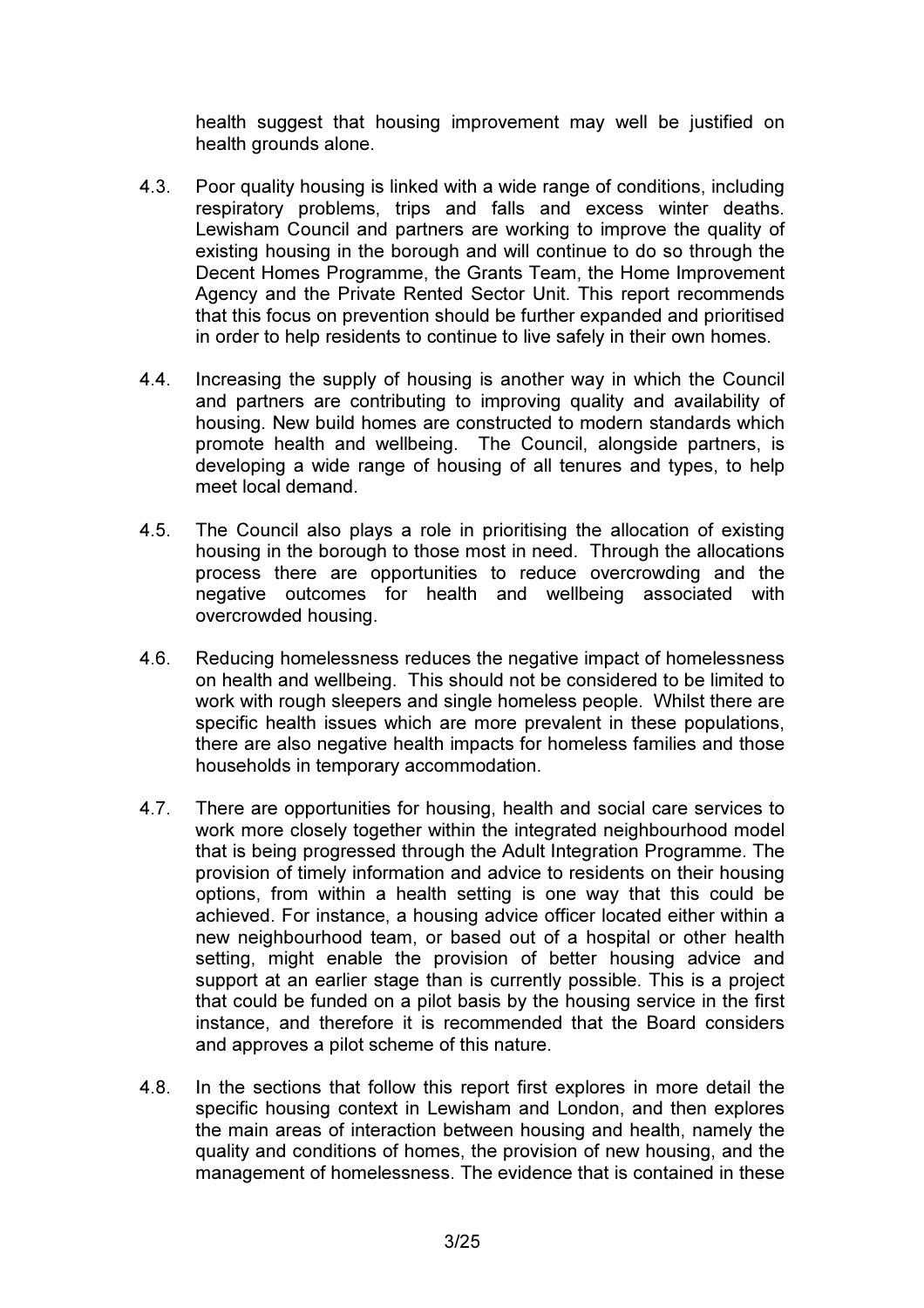sections is drawn from a recently completed, and extensive, literature and evidence review which demonstrates why these areas of interaction are particularly relevant, and why the recommendations set out above have been made to the Board.

## 5. The Housing Context in Lewisham

- 5.1. The 2011 Census found 116,100 households living in 117,651 dwellings in Lewisham. Projections based on previous Census data suggested that over the next 25 years the number of households in Lewisham will grow faster than the average rates in London and nationally. Lewisham will see particularly strong growth among households aged 35-55.
- 5.2. Of the 116,100 households in Lewisham nearly 45% are owner occupiers. The remaining 55 per cent rent, either from a social landlord or a private landlord. The number who rent privately doubled between 2001 and 2011, partly as a result of rising house prices.
- 5.3. Approximately 40 per cent of the social housing stock in the borough is owned by the Council, with Housing Associations owning and managing the other 60 per cent. There are more than 60 Housing Associations in the borough, but the majority of stock is owned by six associations.
- 5.4. In March 2014 the average price for a property in London was £414,000. In Lewisham it was £319,000. Average property prices have more than trebled in London (and Lewisham) since 1995. The median household income in 2014 is £30,357, and so the average home in Lewisham costs more than 13 times the median household income. Increasing purchase prices mean greater demand for rented accommodation, and a doubling of the private rented sector and as a consequence it is more difficult for the Council to source temporary homes for residents experiencing housing crisis.
- 5.5. The impact of insufficient supply across all tenures and rising house prices has contributed to a doubling in size of the private rented sector, which in turn is leading to increasing pressure on private sector rents. This is particularly apparent London-wide where rents increased by nearly 10 per cent in the year to March 2013. In Lewisham the annual increase was less steep but still considerably greater than inflation.
- 5.6. The implication of rising house prices, alongside welfare reforms such as the benefit cap, is increased "acute" demand as shown by increases in the number of households accepted as homeless by the Council and placed in temporary accommodation, and the number of people accepted onto the housing register (waiting list). In 2013/14 684 households were accepted as homeless by the Council, an increase of 20 per cent on the previous year. At the same time the number of properties available for letting decreased by 43 per cent further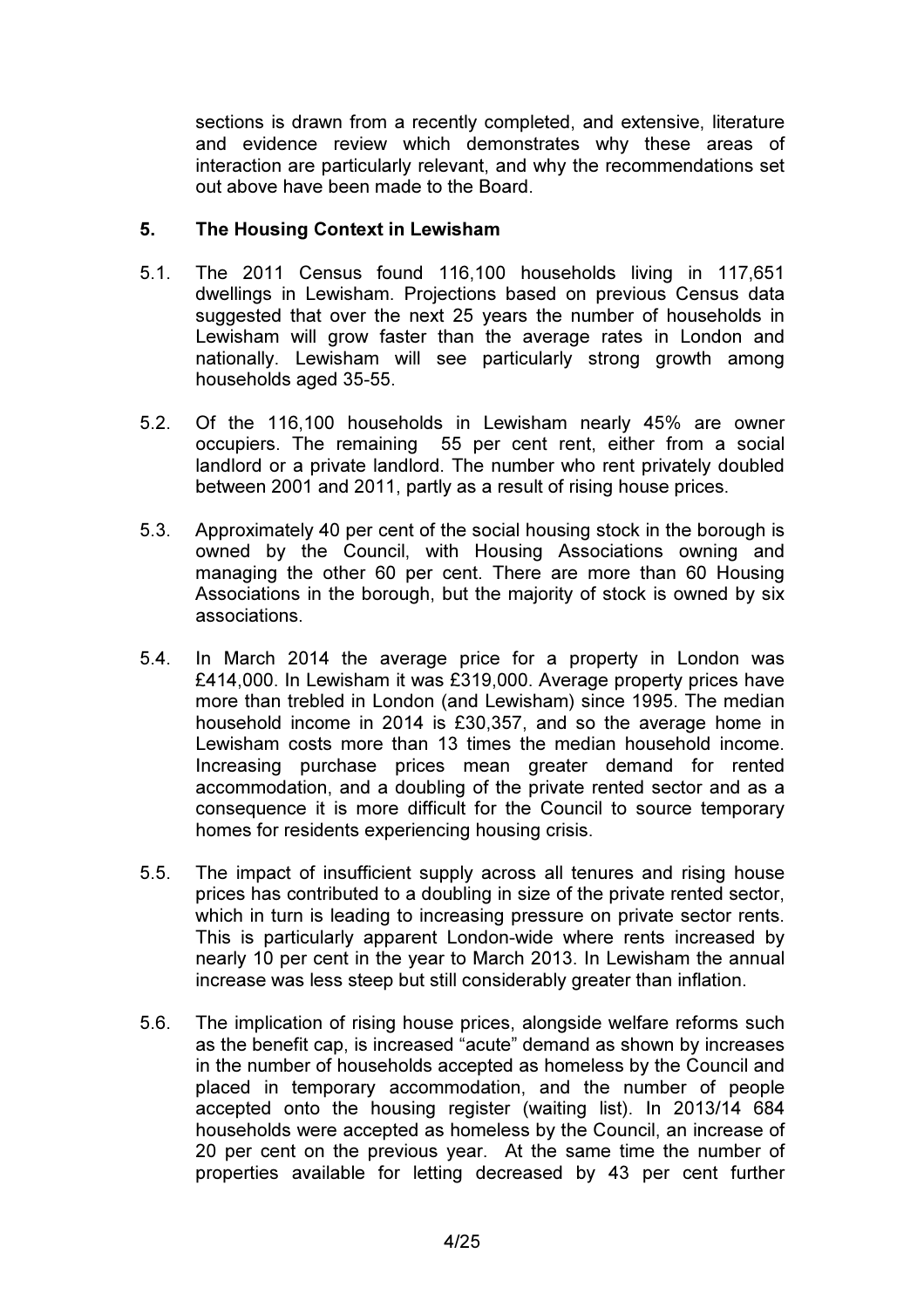increasing the need for the Council to use temporary accommodation. Currently the Council has no choice but to house more than 350 households in this form of accommodation, which is the highest it has ever been. This is a London-wide issue. London has 75 per cent of the country's total homeless households in temporary accommodation and the use of nightly paid accommodation is also rising. As of April 2014, there were 8,301 people on Lewisham's Housing Register.

5.7. While housing and health are closely related in all housing tenures, the Board is asked to note the higher prevalence of poor health and wellbeing in the social sector. In the owner occupier sector, health issues are most prevalent for older occupiers, and the Council and other partners lead interventions in that regard. Younger owner occupiers, though, are less likely to be represented among target groups considered by the board. In the private rented sector, again, residents tend to be younger. However it is in the social sector where health issues may be most prevalent. The Council's allocation policies afford priorities to residents who are accepted as homeless with additional health needs, and consequently it is likely that the greatest prevalence of residents with additional health needs will be in the social sector.

# 6. Housing Quality

- 6.1. Aspects of poor quality housing that impact on the greatest number of people include: air quality temperature, accidents (slips, trips, and falls), noise and fires. The health impacts for which there is the strongest evidence base include respiratory conditions, mental health, injury or death from accidents, cold related illness and general physical symptoms.
- 6.2. It is acknowledged that there are other factors which have a relationship with housing and impact on health, such as Radon and environmental smoke. Fortunately, Radon is not a problem in Lewisham, and the biggest contributor to poor air quality in the home in the UK is smoking, which is currently addressed within other Public Health initiatives.

# 7. Housing Quality: Cold and Damp

- 7.1. Cold conditions contribute towards the numbers of "Excess Winter Deaths" (EWD), defined as the additional number of deaths occurring during the winter season compared with the average of the non-winter seasons.
- 7.2. Evidence indicates that there is a strong association between excess winter deaths and cool household temperatures, with those living in the 25 per cent coldest households being around 20 per cent more likely to suffer an excess winter death than those in the warmest<sup>1</sup>. A review of the evidence shows living in cold conditions is associated with poor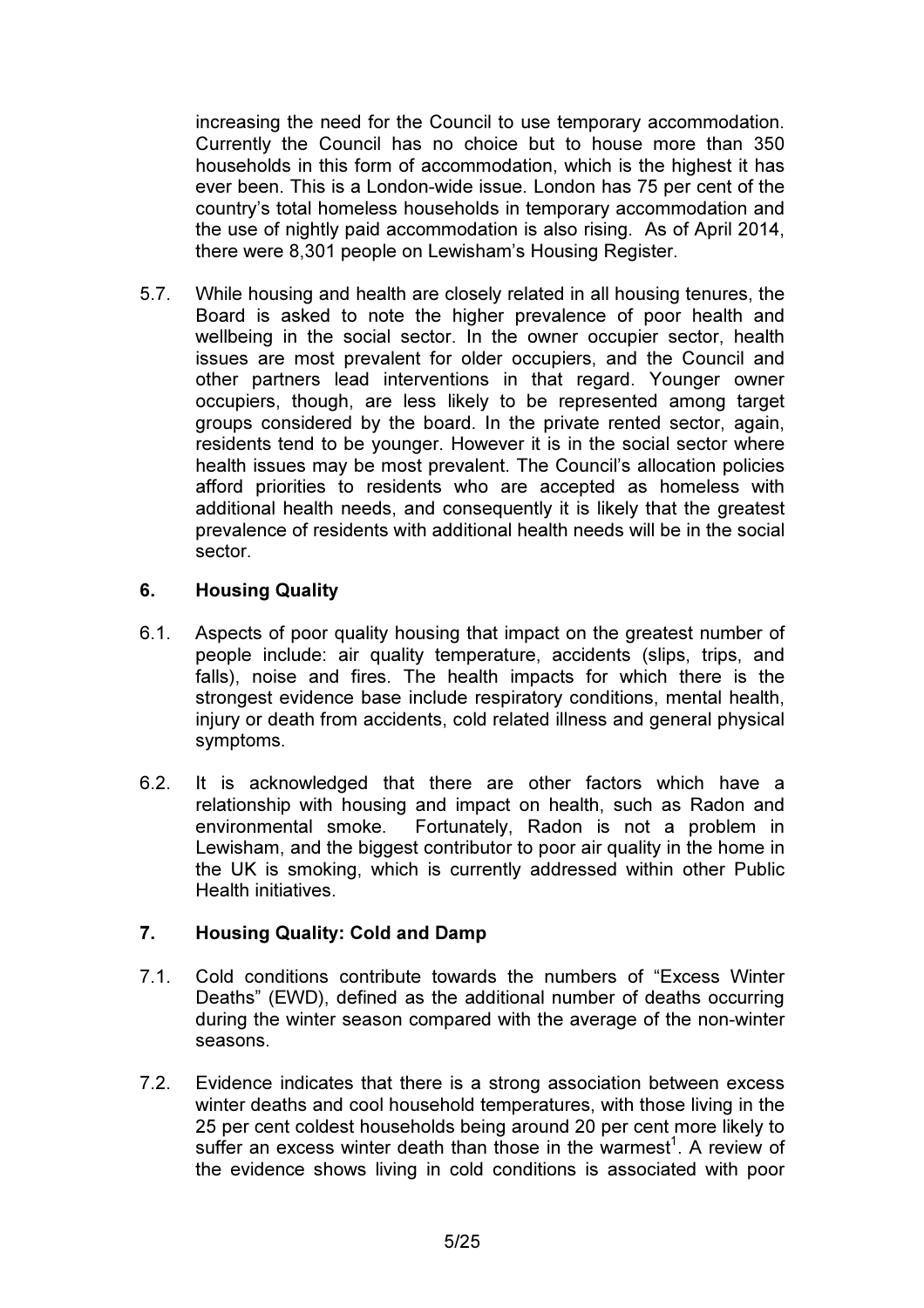health outcomes and an increased risk of morbidity and mortality for all age groups<sup>2</sup>. Separate from social care costs Age UK estimate an annual cost to the NHS in England of £1.36 billion  $3\overline{ }$  due to the cold.

- 7.3. Lewisham had a higher than London average Excess Winter Mortality Index rating for the 2010/11 period, with a total of 90 excess winter deaths in Lewisham during that period. $4$
- 7.4. Cold homes also increase the risk of developing a wide range of health conditions including, influenza, asthma, pneumonia and accidental injury. As well as non-fatal cardiovascular and respiratory diseases, low indoor temperature also exacerbates existing conditions such as arthritis and rheumatism, increased blood pressure, heart disease and risk of stroke. A lack of adequate heating is also responsible for an increased incidence of hypothermia and heart disease particularly in older people.
- 7.5. The rates of admission for people with COPD and heart failure are higher in Lewisham than the England average<sup>5</sup> There is clear evidence that living in cold housing is an underlying factor for circulatory and respiratory disease two of the three biggest killers in Lewisham<sup>6</sup>.
- 7.6. Damp is linked with inadequate heating and poor ventilation, leading to high humidity levels and condensation. Damp conditions predispose to bacteria and virus replication, increase proliferation of dust mites as well as mould and fungus formation which can affect respiratory health. The majority of research in this area relates to asthma, and evidence suggests that people with asthma are two to three times more likely to live in damp household conditions<sup>7</sup>.
- 7.7. A previous briefing on the impact of damp and mould on disease in Lewisham was compiled in 2011. It concluded that improvements in housing are likely to improve health for those living in cold damp or mouldy environments. It acknowledged the well established association between living in a damp building and various negative health outcomes and asthma in particular.
- 7.8. Although the sample size is small, mortality from asthma in Lewisham for people of all ages is not significantly different to the England or London averages from 2006-08. Damp and mouldy conditions however affect children more than they affect adults. This is of note considering standardised admissions for asthma in those 16 years of age or younger in Lewisham are significantly higher than the England admission rate. WHO reports that a considerable proportion of childhood asthma cases is attributable to exposure to indoor dampness and mould<sup>8</sup>. Irritations of the throat and eyes, allergies, rhinoconjunctivitis and eczema have also been observed repeatedly  $9^{10}$  11 12
- 7.9. Furthermore, specific groups may be both disproportionately exposed to and more vulnerable to the ill-effects of cold homes than others. In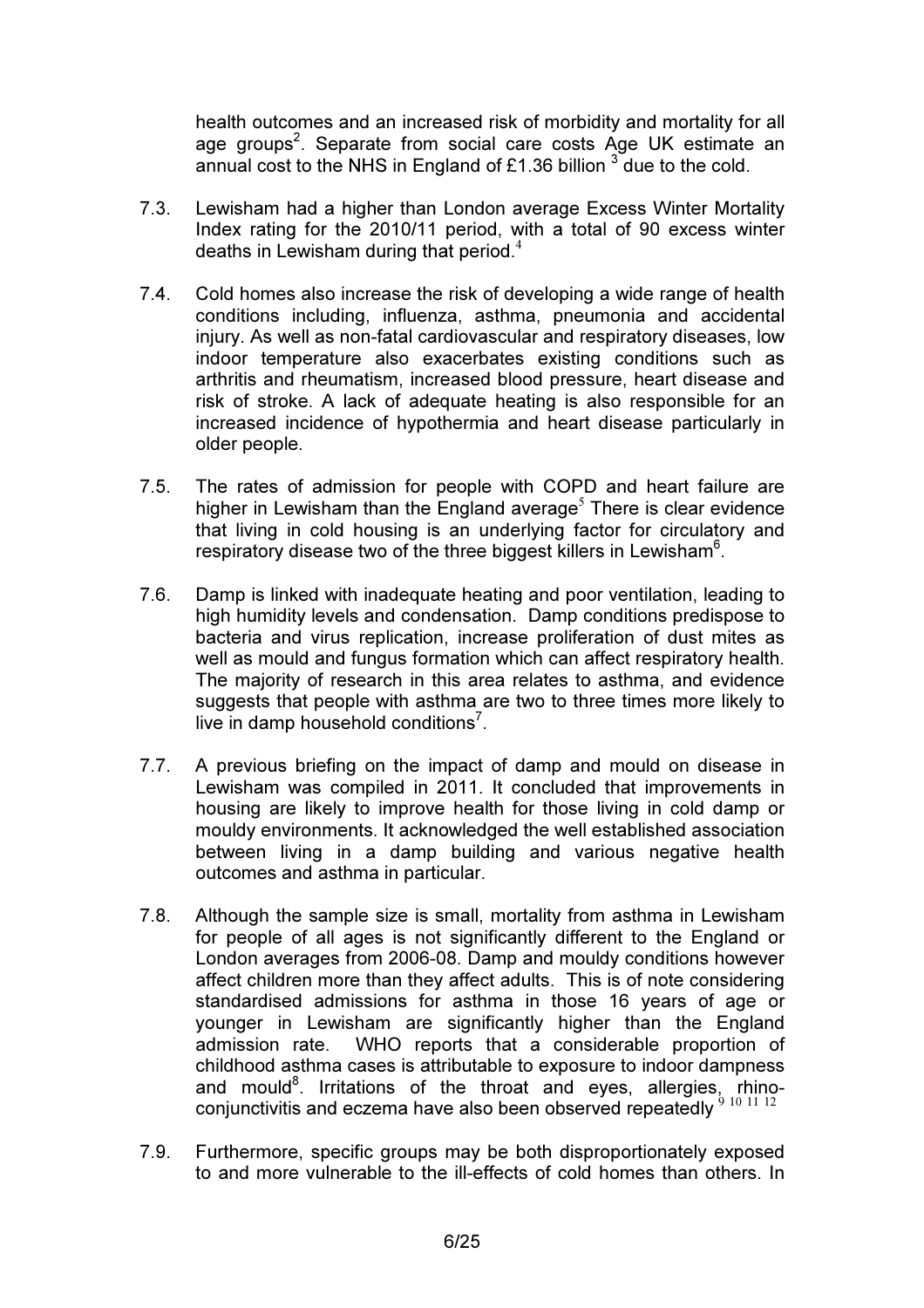the case of older people or infants for example this may be due, in part, to being more likely to spend longer periods of time in the home and/or being less physically active. The groups which may be disproportionately affected by the ill-effects of cold homes are:

## Children and young people

- A study into the effect of poor housing conditions (including cold living conditions) on children, found that children growing up in poor housing conditions were more likely to suffer from mental health problems, such as depression and anxiety, experience slower physical growth and cognitive development, as well as other negative outcomes, such as respiratory problems, long term ill health and disability<sup>13</sup>
- Cold homes have been found to affect the educational performance of children, increasing rates of sickness and absence from school <sup>14</sup>

## People with long term conditions

• In 2011, 14 per cent of individuals in Lewisham reported having a longstanding health condition or disability that limited their day to day activities. Existing medical conditions have been found to be exacerbated by cold conditions, including diabetes, certain types of ulcers and musculoskeletal pains<sup>15</sup>. Cold homes can increase the severity of the condition and limits mobility.

### Older people

- Research suggests that blood pressure rises in older people with exposure to low temperatures increasing the risk of health and strokes<sup>16</sup>
- Cold houses can affect mobility and increase risks of falls and accidental injuries, negatively affecting strength and dexterity, particularly amongst older people 17
- A population based study looking at vulnerability to winter mortality in elderly people in Britain found around a 30 per cent increase in mortality in winter amongst people 75 years or older <sup>18</sup>
- Amongst people aged 75 and over the number of households with poor energy efficiency was at 5 per cent in 2011 significantly higher than the 3 per cent across all households.<sup>19</sup>

## 8. Housing Quality: Reducing incidence of Cold and Damp

8.1. One reason for damp and associated mould is related to the design and construction of buildings. Good design and proper construction can help to prevent problems from occurring. Timely maintenance, including speedy response to flooding are important as well as the need to make occupiers aware of how to use their homes in a healthy manner, for instance, education about how and when moisture is generated and the value of ventilation.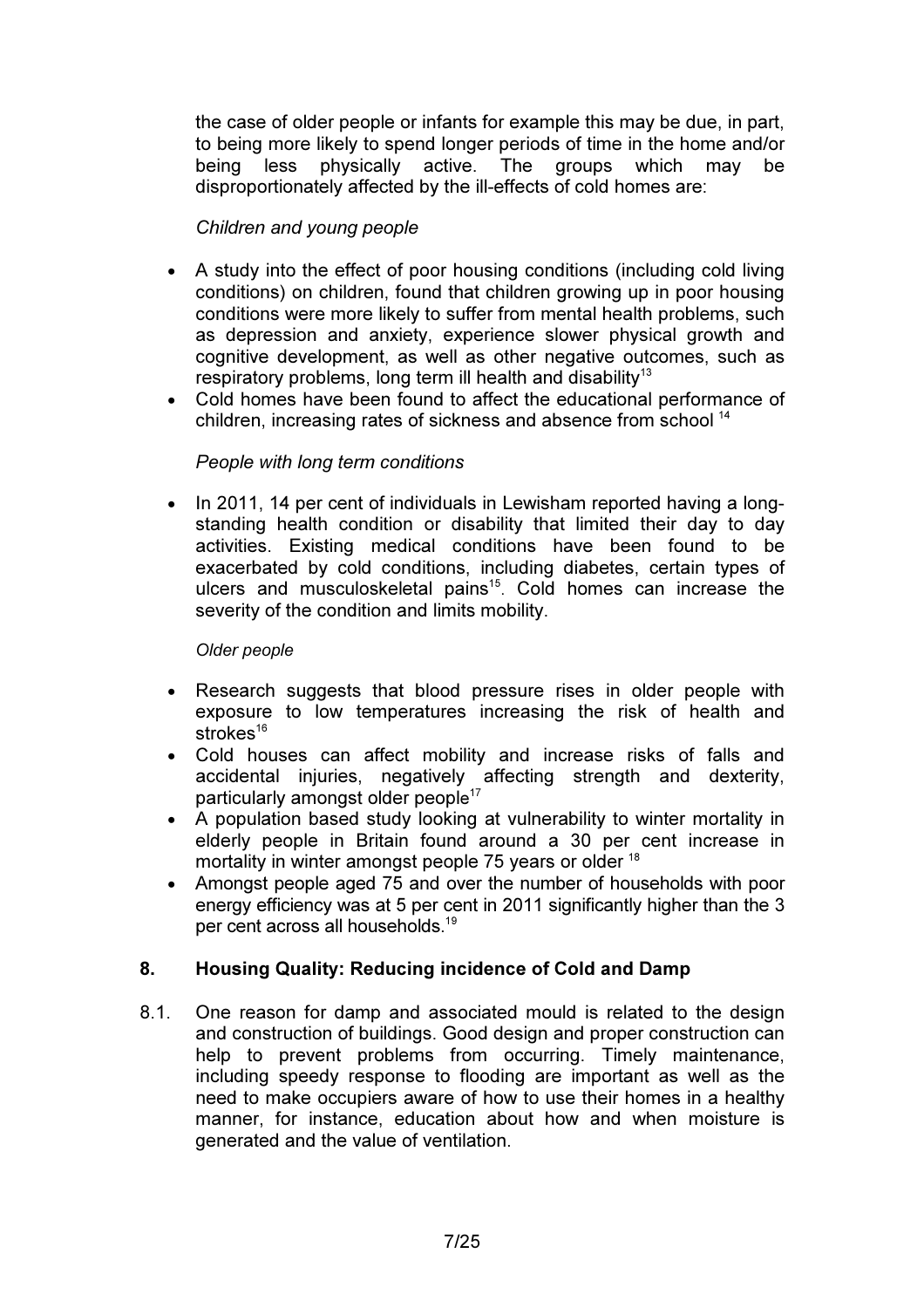- 8.2. This paper echoes The World Health Organization's view that housing improvements that ensure the provision of affordable warmth may have the greatest potential to reduce the adverse effects of poor housing and that reducing exposure to damp and mould would be extremely beneficial to public health and prevent or reduce a large proportion of asthma among adolescents and adults
- 8.3. In February 2013 a report was submitted to the Health and Wellbeing Board which summarised the evidence on the health impacts of fuel poverty and link between cold homes and 'excess winter deaths'. It found that 11.2 per cent of households in Lewisham are classified as being in fuel poverty when defined as needing to spend more than 10 per cent of household income to achieve adequate warmth. The report also describes the benefits of actions to help those at risk of fuel poverty and called for the Health and Wellbeing Board's support for ongoing action in Lewisham on fuel poverty as part of the wider health agenda. This report supports the recommendations to reduce fuel poverty in the borough
- 8.4. Lewisham's Warm Homes Healthy People (WHHP) project is a Council led initiative part-funded by Public Health. For three years it has provided help for those identified as vulnerable and at risk to the cold, helping them to stay warm and healthy during the colder months. The scheme helps to reduce hospital admissions and seasonal deaths locally. Some of the services provided include:
	- A package of support for residents identified as potentially at risk from the cold which includes a winter warm pack, practical advice on keeping warm, advice on switching energy tariff and access to other relevant voluntary sector services.
	- Installation of insulation, draught proofing, heating upgrades and repairs; and emergency heating.
	- The project also supports community-led fuel poverty events that aim to raise awareness among vulnerable residents about the health risks associated with cold housing and promote locally available sources of support. The project also delivers fuel poverty training to local frontline staff across social services, health, housing teams and voluntary organisations.
- 8.5. Some key achievements of the 2013/14 WHHP project:
	- 437 vulnerable households received a home visit and winter warm pack
	- 4300 free measures were provided to vulnerable households to keep warm and reduce fuel bills
	- 160 front line professionals received training on fuel poverty and health awareness
	- 16 vulnerable households received heating improvements and/or insulation, bringing in £10,500 external funding
	- 195 vulnerable households also received smoke alarms and CO detector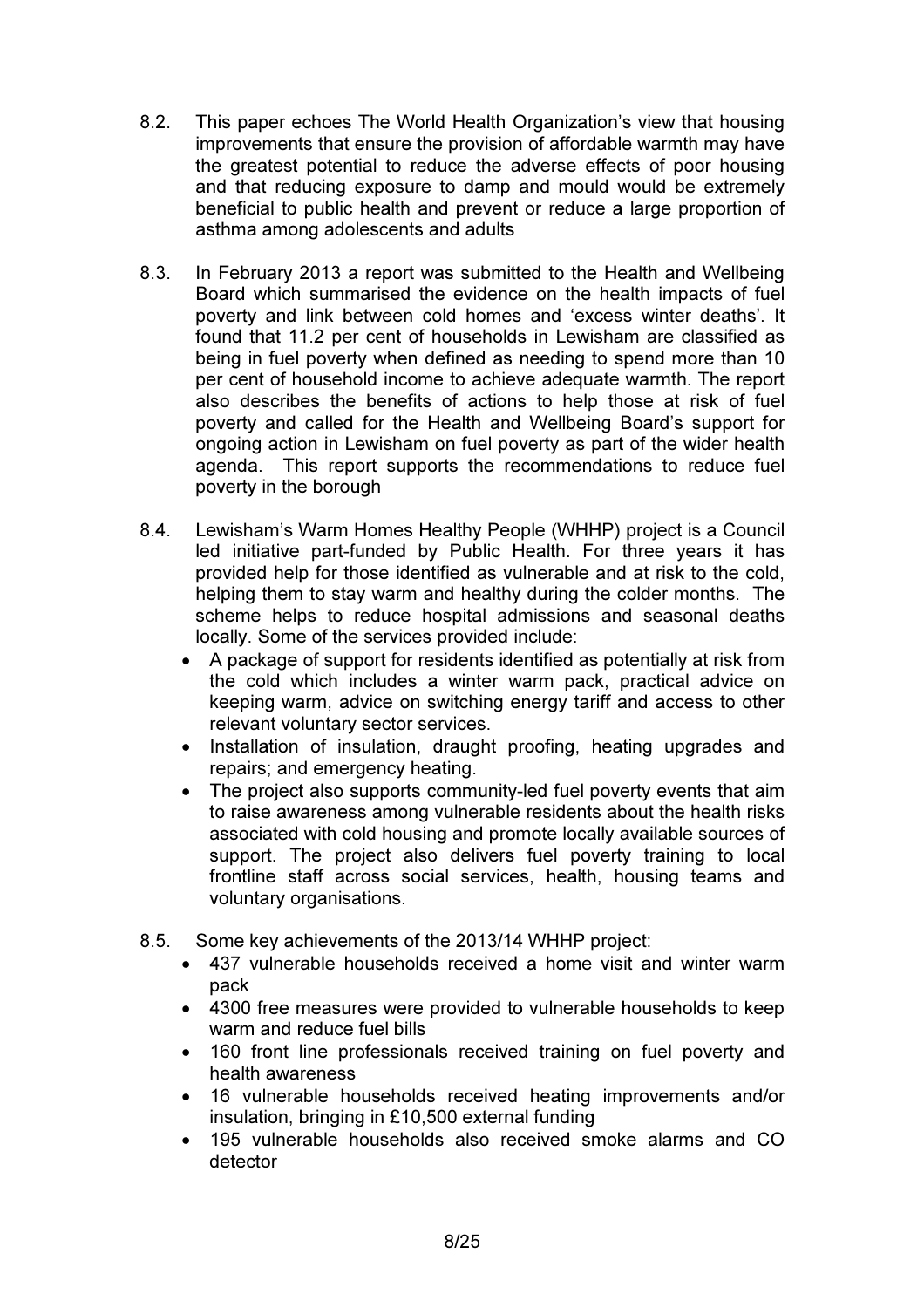- 872 vulnerable households have accessed the service since it began in 2011/12,
- 8.6. The WHHP project seeks to ensure the support available reaches those most in need. Two key vulnerable groups that the service has had limited success in reaching are low income families and individuals with a health condition, which is a reflection of the low number of referrals received from the health sector.
- 8.7. Costs to the NHS of treating the illnesses caused and exacerbated by cold homes are in the region of £1.36 billion per year.<sup>20</sup> A cost-benefit analysis by Professor Christine Liddell identified that investing £1 in improving affordable warmth delivered a 42 pence saving in health costs for the NHS<sup>21</sup>
- 8.8. The WHHP compliments patient care by preventing illness that can be triggered by a cold/damp home environment. Health professionals have an important role to play in referring patients who may be at risk to the cold to the WHHP project and greater engagement with the local health sector is critical to the success of the WHHP project going forward. It is recommended that the Health and Wellbeing Board continues to support the WHHP initiative and where possible takes steps to secure greater engagement and buy in from local healthcare providers.
- 8.9. The BRE/CIEH Model HHSRS Cost calculator was used in 2010 to estimate the total cost to the NHS to remedy excess cold and damp to the NHS, compared to the costs to the Council. The annual cost to the NHS of remedying excess cold was estimated to be £4.38million, whereas the cost to LBL was estimated to be £1.28million. The annual cost to the NHS of damp was estimated to be in the region of £78,000, and costs to LBL were estimated to be in the region of £1.7million.

# 9. Housing Quality: Trips, Falls and Accidents

- 9.1. There are well known difficulties in establishing exact accident rate statistics arising from the home. Typically data is only gathered at the point of medical intervention and thus many accidents are never acknowledged. Furthermore, the accuracy and consistency of reporting is variable.
- 9.2. ONS identified home accident deaths as a continually growing problem with approximately 5,000 in 2009 and the WHO (2005, cited in CIEH 2005) produced similar estimates of 4,100 deaths in the home and 270,000 injuries annually. Home and leisure fatal accident rates are twice that of road accidents.
- 9.3. Under-14s and over-65s have been found to be most at risk of trips and falls, and this paper focuses on evidence available for these two groups.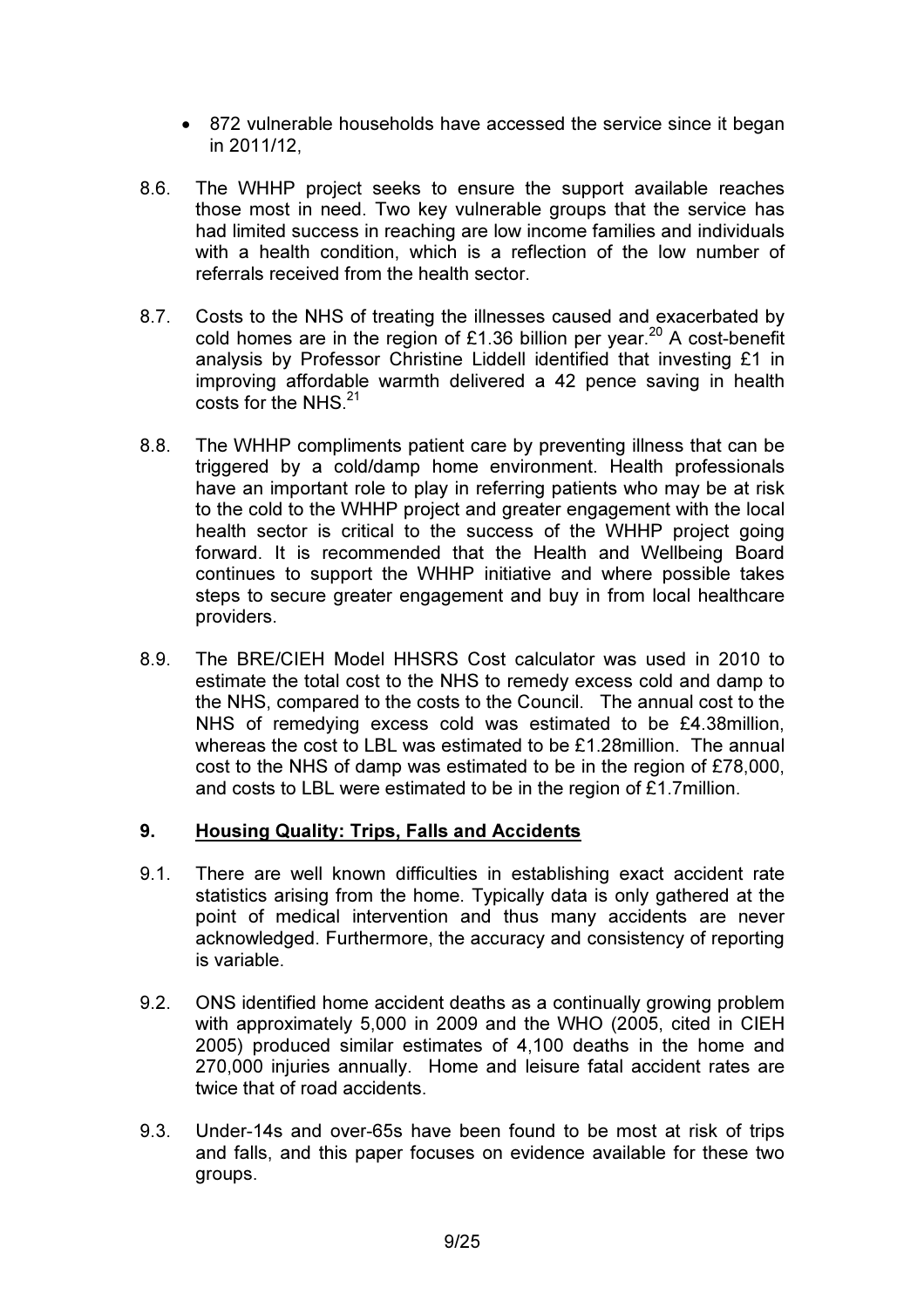- 9.4. Annually, UK ambulance services respond to 700,000 calls from older people who have fallen. About 60 per cent of these cases are taken to hospital $^{22}$ . Hip fractures are the most serious fall-related injury in older people, with 15 per cent dying in hospital and a third not surviving beyond one year afterward of those older people that survive approximately half are never functional walkers again.
- 9.5. In Lewisham approximately 1,000 people aged over 65 present to the Accident and Emergency department with a fall each year. There are also approximately 200 hip fractures each year, which cost just over £1m in total.
- 9.6. Around 60,000 fractured neck of femurs occur each year in the UK, resulting in up to 14,000 deaths and a cost to the NHS of approximately  $E1.7$  billion.  $^{23}$  In 2009/10 Lewisham's rate of fractured neck of femurs was not significantly different from any other borough in South East London, nor from England overall but was higher than that of London overall.
- 9.7. The South West Public Health Observatory injury profile indentifies that hospital admissions and hospital stays more than three days due to unintentional injury were significantly higher in Lewisham than the national average. The two areas greater than the national average by the biggest margin related to hospital admissions related to injury in the over 75's and admissions due to falls in the over 65's. Although the specific breakdown of the nature of falls and whether they occurred in the home is not specified it is reasonable to assume on the basis that the elderly spend up to 90 per cent of their time in the home that this is where a significant amount of these accidents and falls arose.
- 9.8. Emergency admissions for falls injuries in persons aged 65-79 years was higher than the national average (Lewisham JSNA).
- 9.9. Kannus et al (2005) estimate that between 30-60 per cent of the over 65 population fall each year. They go on to highlight that 20 per cent of these injuries require medical intervention and are the major cause of functional impairment, disability and death.<sup>24</sup> Falls and resultant fractures in people aged 65 or over account for over 4 million bed days each year in England alone and are the leading cause of accidental mortality in older people<sup>25</sup>.
- 9.10. 77 per cent of all home injuries among small children (up to five years) are due to falls (Bauer and Steiner, 2009)26, but in childhood, falls are seldom lethal and typically result in only minor injuries. In adolescence and adulthood, falls more commonly lead to hospitalization<sup>27.</sup> Among older people, falls have the most severe health outcomes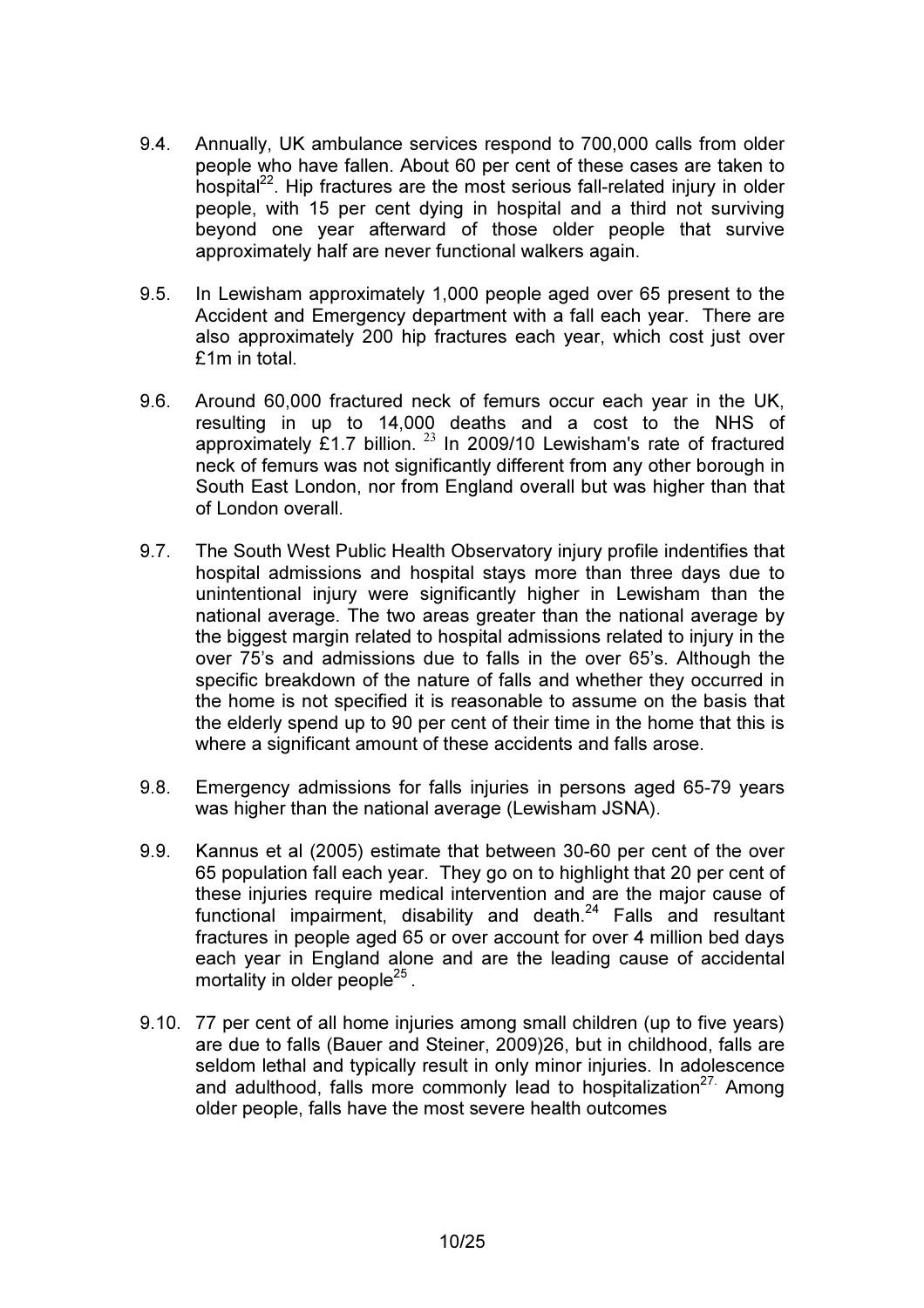- 9.11. The Health Protection Agency estimate 882,500 accidents led to under 14s attending Accident and Emergency departments as a result of home accidents mostly due to falls or being struck by a static object. $^{28}$
- 9.12. Falls also result in loss of confidence, continued fear of falling, activity restriction, reduced functional ability, loss of independence, social isolation and thus increased dependency on carers and services.
- 9.13. The Council and Registered Provider partners provide a range of support to residents which contributes to the prevention of falls. Within the Council these include the provision of aids, adaptations, grants and other support such as the handypersons service. Housing association partners also administer their own aids and adaptations programmes for the same purposes. All of these services provide the opportunity to modify residents' homes in order to make them safer and to reduce the risks of slips, trips and falls, with the cost of intervening in this way very often substantially lower than the cost of supporting residents' to return to health and mobility after a fall.
- 9.14. The BRE/CIEH Model HHSRS Cost calculator was used in 2010 to estimate the total cost to the NHS of trips and falls on a level and on the stairs. The estimated costs of Falls on the level was estimated to costs the NHS £1.162million, compared to the cost to LBL of £174,000. The estimated costs of falls on stairs was £640,000 to the NHS and £86,000 to LBL. This suggests that there is an opportunity to do more preventative work in this area to reduce costs to the NHS.

# 10. Housing Quality: Overcrowding

- 10.1. Under the Housing Act 1985 there are two legal standards that determine if a property is overcrowded. The first is known as the room standard, and the second is known as the space standard. The 'room' standard requires that that no male and female aged 12, or over, should have to sleep in the same room, unless they are partners. The 'space' standard specifies the maximum number of people who can sleep in any room considered suitable for use as a sleeping room dependent on floor area.
- 10.2. New household formation and children growing up are typical reasons for overcrowding. Another common reason for overcrowding is the presence of individuals who for a variety of reasons, perhaps due to relationship breakdown or recent release form prison, are unable to secure their own housing and are staying with family or friends as a result.
- 10.3. Findings from the English Housing Survey indicate that the rate of overcrowding in England during 2011/12 was 3 per cent, amounting to 643,000 households living in overcrowded conditions. This is a slight increase from 2 per cent in 2002/03. 2011 Census data for Lewisham shows that 25,722 (22.2 per cent) of households are overcrowded by at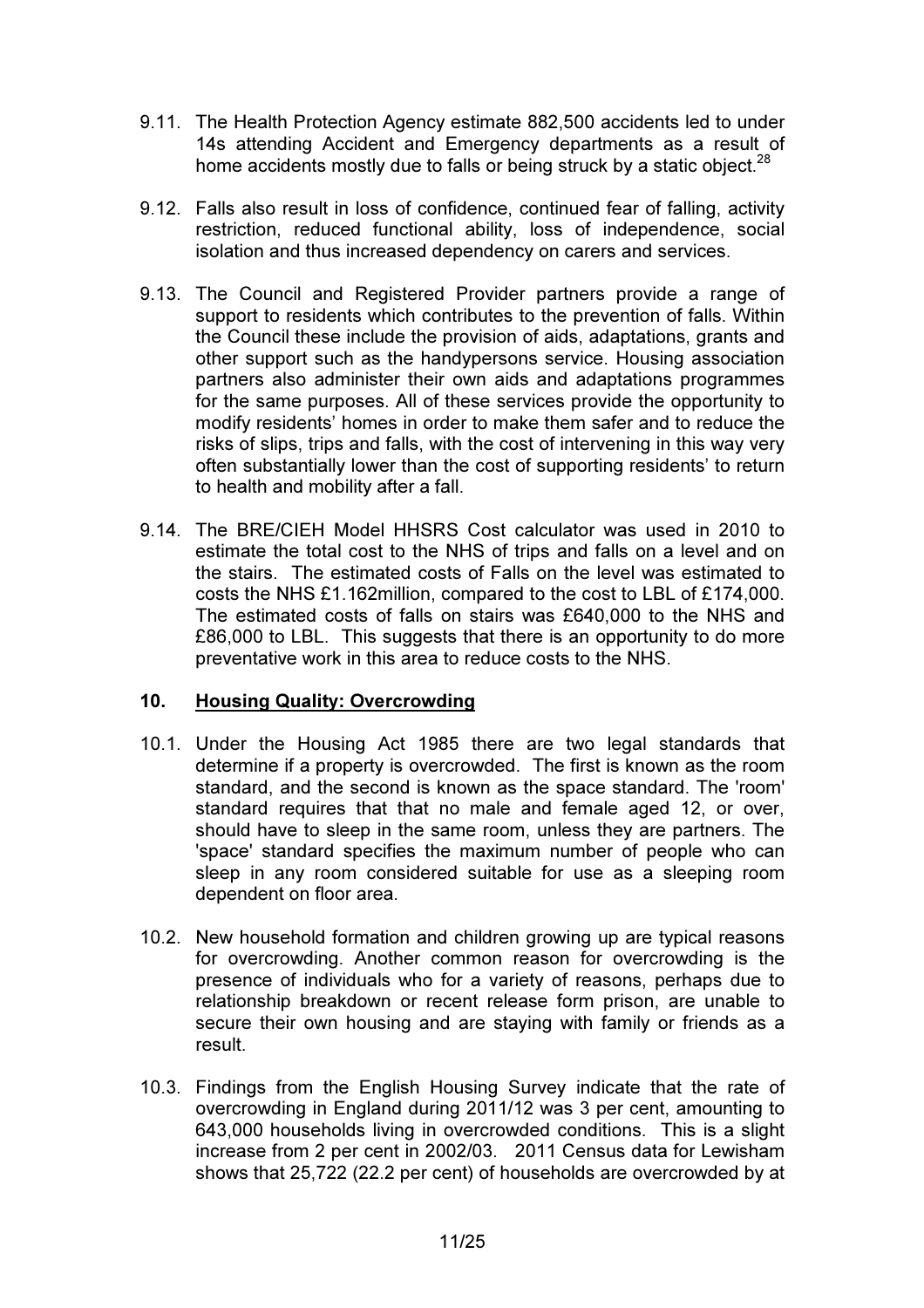least one room, and 14,387 (12.4 per cent) are overcrowded by at least two bedrooms.

- 10.4. Although there is data available and recent trends indicate that it has been on the rise, particularly in London and the South much overcrowding is not reported and remains hidden from view. <sup>29</sup> As such the problem may be bigger than estimated.
- 10.5. Overcrowding is associated with a range of negative outcomes, including poorer child development, communicable diseases, respiratory problems and mental health issues.<sup>30</sup> 31 Numerous epidemiological studies have demonstrated the existence of a significant association between overcrowding and the prevalence of certain infectious diseases. <sup>32</sup> Overcrowding may have a direct effect by facilitating the spread of infectious diseases such as tuberculosis, rheumatic fever and meningococcal disease. <sup>33</sup>
- 10.6. The Building Research Establishment estimates that the cost of overcrowding on the NHS is £21,815,546 per year $^{34}$ .
- 10.7. Overcrowding is also associated with mental health problems. A study conducted in north-west England found an association between overcrowding and the prevalence of psychiatric morbidity in the adult population. $35$
- 10.8. Several studies have also demonstrated that housing quality constitutes a good predictor of psychological issues and that overcrowding in particular is significantly associated with children's mental health. <sup>36 37</sup> There is research evidence to show that overcrowding significantly increases levels of stress within families and can lead to interpersonal conflicts and has a negative impact on children's education and development  $38\,39$ .
- 10.9. As is the case with some of the previously reviewed aspects of poor housing, overcrowding has a greater impact on the health and wellbeing of those who spend the most time at home, typically children, and individuals with chronic health conditions, the mobility impaired and their carers.
- 10.10. National research into overcrowding has concluded that overcrowding disproportionately affects black and minority ethnic communities. Households headed by ethnic minorities were more likely to experience overcrowding (12 per cent) when compared with households headed by white counterparts. $41$  In this respect it is significant that tuberculosis also disproportionately affects black and minority ethnic households.
- 10.11. The Council operates a number of schemes to support social tenants to move, and to create vacancies in larger properties which can subsequently be let to larger families. In the medium term the development of specialised new housing for older residents is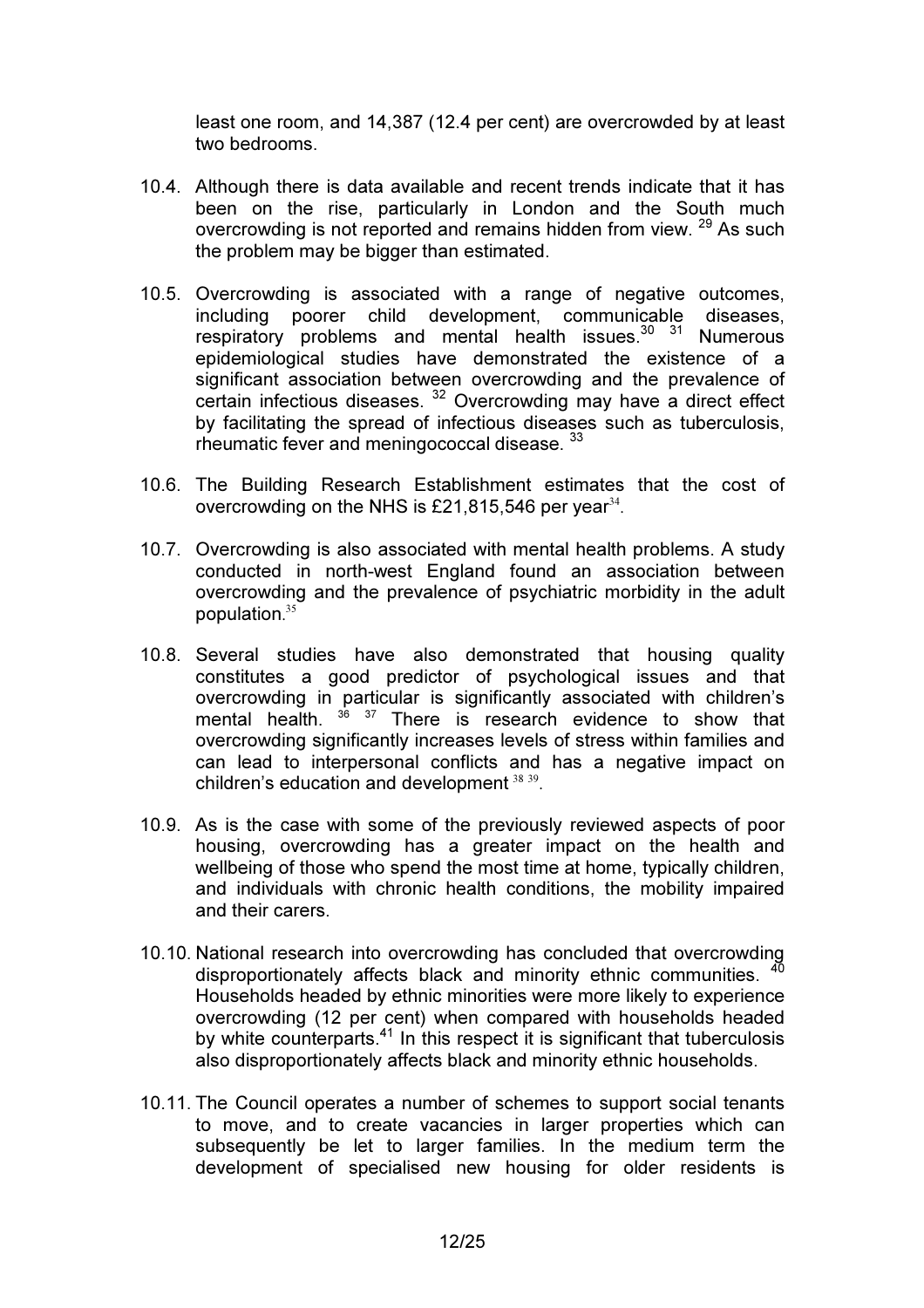intended, in part, to act as an incentive to older tenants to downsize to attractive new accommodation, thereby releasing family homes.

10.12. In addition, and in the shorter term, a number of Council schemes have been developed to support moves. A good example is "Trading Places", a project that has been launched over the past year in response to the welfare reform agenda and to support residents to move where they choose to do so. The project, which has drawn funding and staffing support from housing association partners, has successfully supported 40 such moves already, having been in operation for only five months.

### 11. Housing Quality: Improving the quality of Social Housing in Lewisham

11.1. Increasing the quality of homes is a Council priority. The Council has pursued a mixed approach to securing quality within the Social Housing Sector (measured by the Decent Homes Standard), pursuing stock transfers where residents preferred that, and setting Lewisham Homes to improve the remainder of homes. This programme will have delivered the Decent Homes standard to all homes by the end of March 2016, at which time more than £100m will have been invested in bringing the retained Council housing up to the decent homes standard.

## 12. Housing Quality: Improving the quality of owner-occupied housing

- 12.1. Lewisham has a number of services which aim to support people to carry out works in their own homes to improve quality and maintain independence.
- 12.2. The very popular Lewisham Handyperson Service works across all tenures carrying out small jobs such as fitting grab rails, changing light bulbs and fitting smoke alarms for people who cannot manage themselves. People are charged for materials but not labour. Gardening and decorating are not provided although anecdotally there is a demand for both. The service is advertised through leaflets and posters in venues such as hospitals and GP surgeries. The Handyperson Service carries out approximately 2,000 jobs a year, over half of which are for falls prevention. There is a lack of referrals from health, with the majority of people accessing the service via selfreferrals. It is proposed that health and social care colleagues could make better use of this resource and this would maximise the benefit of the service to health and wellbeing.
- 12.3. The Council's Grants Team provides grants to deal with property that is non-decent and manages the mandatory Disabled Facilities Grants (DFGs), which is available to disabled people across all housing tenures. The Grants Team also informs people where there are other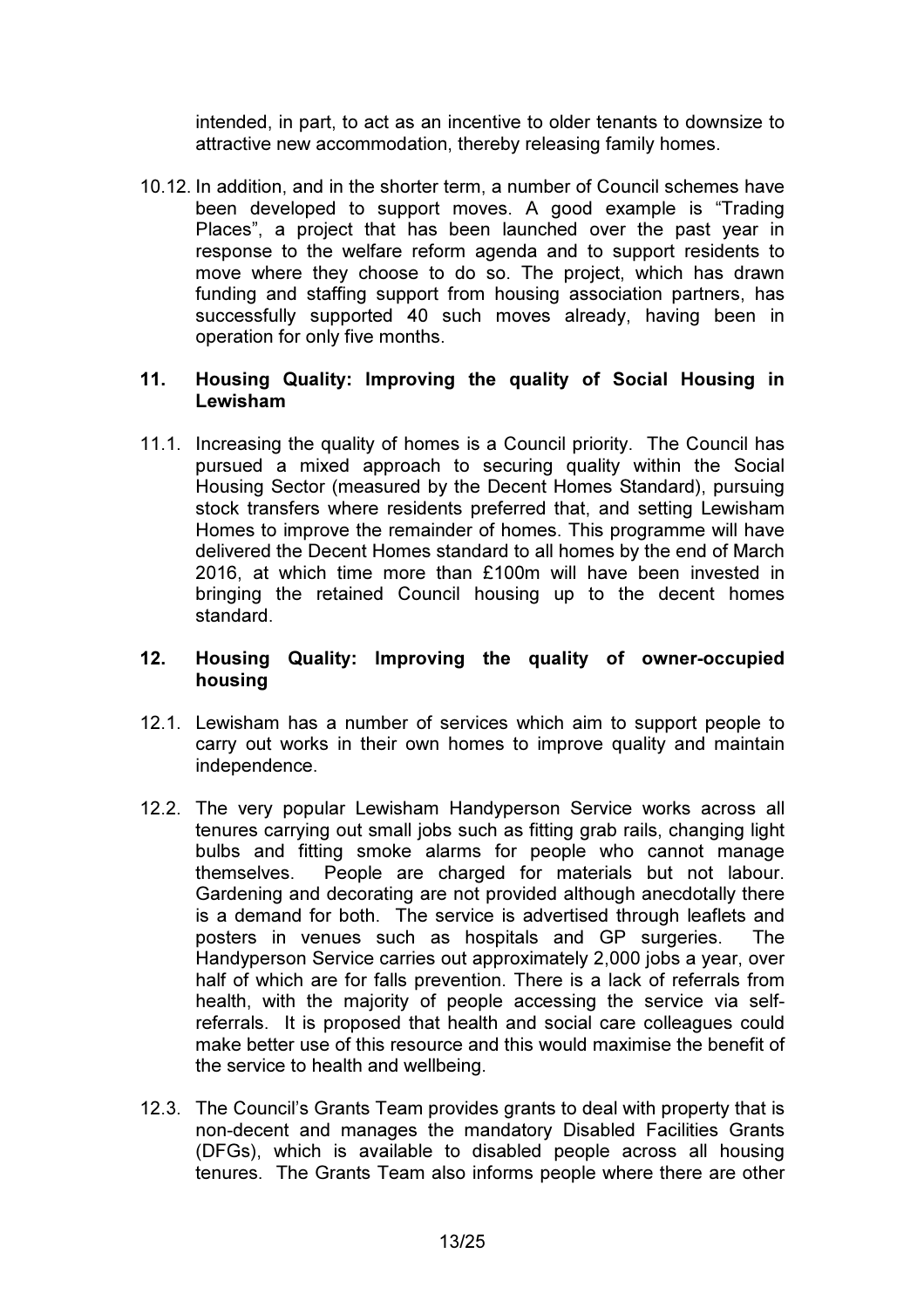government improvement grants which may be of benefit to them. The three grants which the grants team administers are:

- DFGs are available to a maximum of £30,000; they are means tested (except where a disabled child is involved) and require the recommendation of an occupational therapist. A discretionary interest-free top-up loan of £15,000 is available in certain circumstances. The majority of the work involves stair-lifts and bathroom alterations.
- Home-repair grants of £3,000 are available to homeowners and tenants with a repairing responsibility with a top-up of a £27,000 interest-free loan to bring properties up to the Decent Homes Standard. These are repayable through a charge on the property.
- There is also a smaller repairs grant of up to £2,000 for homeowners who are in receipt of a qualifying benefit for carrying out emergency works where the home owner is at imminent risk of harm.
- 12.4. In 2013/14 there were 71 DFGs carried out in Lewisham, at an average cost of £8,090. These adaptations included bathroom adaptations, installation of stair lifts and hoists, all of which contribute to promoting independence.
- 12.5. Staying Put is Lewisham's home improvement agency. It helps older people and people with a disability to access grant or loan funding for adaptations or repairs. It provides support and advice in planning and arranging the work. The service tends to be used by vulnerable residents who would struggle to organise work themselves or through their family. There is an increasing demand for this service and with limited funds which can increase the time period taken before work can be agreed and completed for qualifying households.
- 12.6. The Special Duty Team is a small team within the Adult Social Care division which offers a service to vulnerable people living within a variety of tenures to keep their properties clean and free from clutter. The team, in the main, works with tenants with mental health issues who need support to manage their micro environment. An increasing number of referrals are made following a hospital admission, which prevents them returning home without assistance.

#### 13. Housing Quality: Improving the quality of housing in the Private Rented Sector

- 13.1. The growth of the Private Rented Sector (PRS) has been accompanied by increasing challenges, all of which may impact on health and wellbeing:
	- Affordability.
	- Poor physical standards
	- Rogue landlords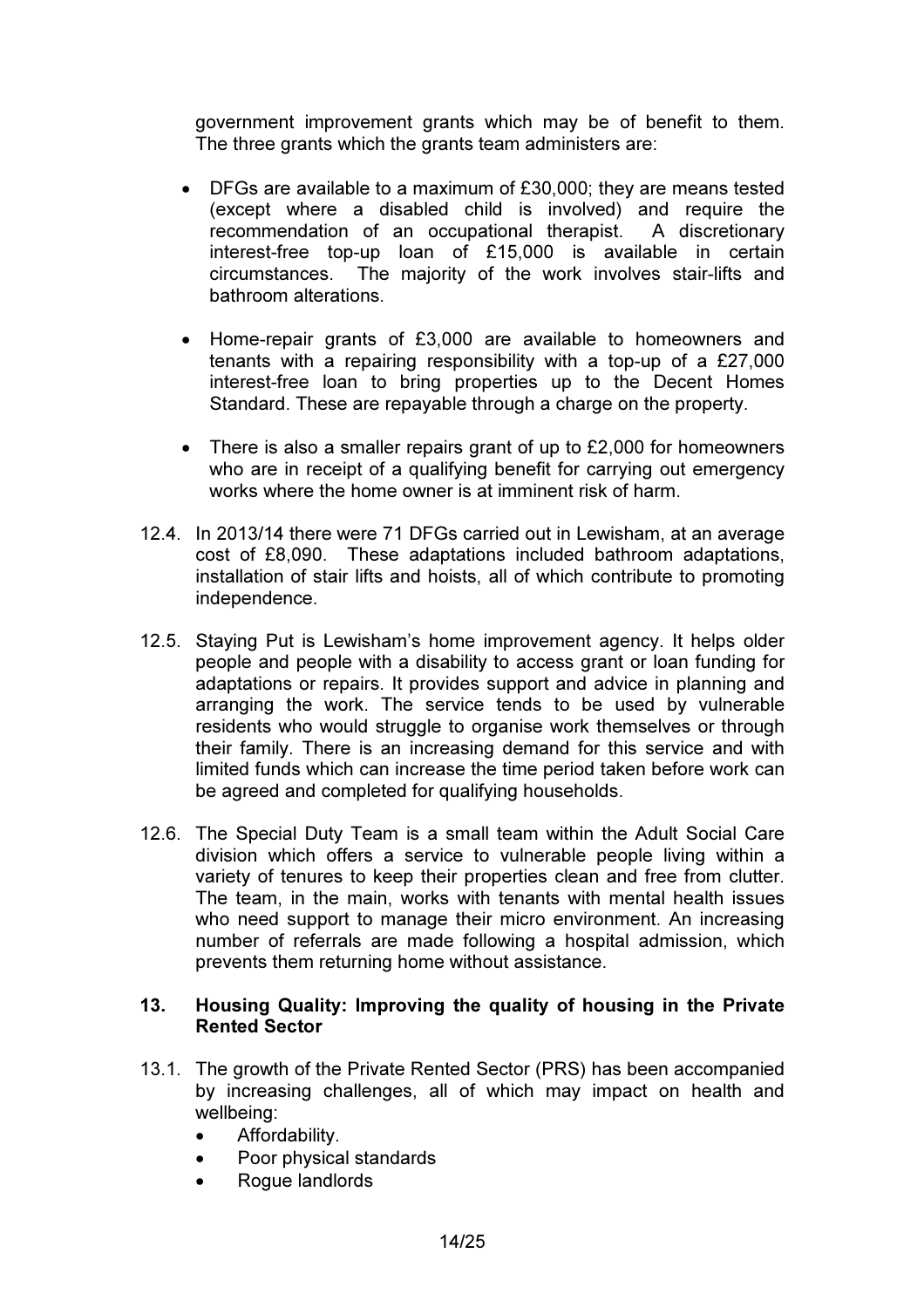- Insecurity of tenure
- 13.2. The private rented sector accounts for 25 per cent of the housing market in Lewisham and more than doubled in size between the 2001 and 2011 according to census data. There are more than 30,000 units in the PRS and of those 10,500 are rented to households in receipt of housing benefit. In addition there are estimated to be 700 licensable Houses in Multi Occupation in the borough, of which 166 are licensed.
- 13.3. The DCLG English Housing Survey 2012/13 shows that:
	- The PRS has the highest proportion of non-decent homes (33 per cent) in 2012, 13 per cent of total dwellings had a Category 1 hazard under the HHSRS, but this percentage was more prevalent in the PRS with 19 per cent of PRS dwellings failing the minimum safety standard, compared with 6 per cent of social rented sector dwellings
	- PRS dwellings are also more likely than social sector dwellings to fail the decent homes standard due to poor thermal comfort (15 per cent compared with 5 per cent) and disrepair (8 per cent compared with 3 per cent)
	- 9 per cent of private rented dwellings had some type of damp problem, compared with 5 per cent of social rented dwellings, partly because PRS dwellings are more likely to be older and have property defects
	- 6 per cent of households in the PRS are overcrowded (compared to 1 percent in the owner occupied sector), and overcrowding is a problem likely to increase with welfare reform.
- 13.4. A survey of homes in the private rented sector in Lewisham which took place in 2011 estimated that more than 35 per cent of homes in the sector failed to meet the Government's Decent Homes Standard.
- 13.5. An estimated 3,700 landlords operating in the borough, of whom the majority are small landlords with a handful of properties. Many of these landlords do a good job for our citizens and provide good quality accommodation that is well managed and maintained. However, Lewisham, like other London Boroughs, has at the bottom end of the market a small group of rogue or criminal landlords who exploit residents, many of whom are vulnerable.
- 13.6. In the private rented sector the Council has less direct control over quality. However, Lewisham has developed an approach to drive up quality in the sector by specifically targeting rogue landlords and developing a Private Sector Housing Agency to bring together a number of teams who were working across different services dealing with the private sector.
- 13.7. Over the past year Lewisham has successfully prosecuted a number of landlords, mostly HMO landlords for failing to licence their properties. The Council's environmental health residential team of 4 staff respond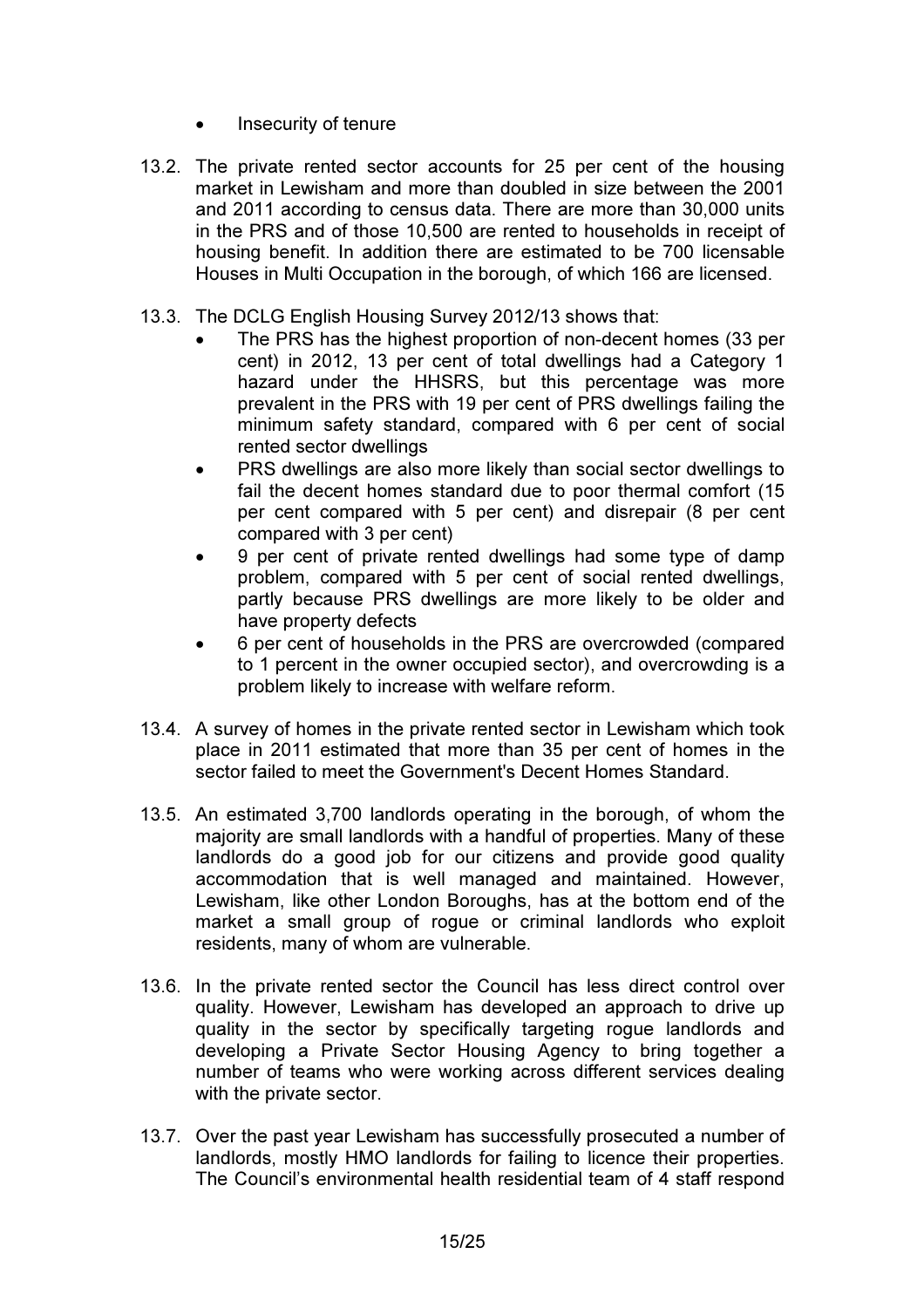to a range of enquiries and complaints, around 800 per annum, from private tenants relating to the condition of their properties.

- 13.8. This team also tackles non-decency in the private rented sector. The primary hazard failures are excess cold, damp and mould and hazards which lead to falls (uneven flooring, poorly constructed stairs etc). Most cases are resolved through support, advice and liaising with landlords. Where this does not result in improvement, enforcement action is taken.
- 13.9. The Private Sector Housing Agency also works to prevent homelessness and to find good quality accommodation in the private rented sector for homeless families and single people. These tenancies are not just securing supply for our customers but also support the Council's drive to improve standards, leading by example in how to procure, manage and maintain good quality homes for homeless households.
- 13.10. The PSHA also promotes the benefits to landlords of the Lewisham accreditation scheme to improve the professionalism of local landlords. Our accreditation scheme is part of the London scheme (LLAS). Currently Lewisham has 275 landlords accredited through LLAS but we hope this will substantially increase in tandem with the promotion of the London Rental Standard.
- 13.11. The London Rental Standard brings together seven landlord accreditation schemes, which will operate under a single framework. The badge will be awarded to all landlords and letting agents who meet a set of significant core commitments set by the Mayor. These outline a minimum level of service that renters should expect including transparent fees, better property conditions, better communication between landlords and tenants, improved response times for repairs and maintenance, and protected deposits.
- 13.12. As part of our ongoing commitment to tackle poor practice for the PRS, improve standards and protect vulnerable tenants we bid and secured £125K funding from DCLG to support a Rogue Landlord project. In addition the project secured £30k funding from Public Health as the homes of these landlords are very often in the poorest condition with high levels of overcrowding of vulnerable citizens and the resulting health impacts this creates.
- 13.13. This funding has been used to employ a dedicated enforcement coordinator in January 2014 who has worked hard to bring a range of Council services and external partners together (multi-taskforce agency) to co-ordinate all of the enforcements actions across the Council and partners to drive forward prosecutions where appropriate and to ensure all legal avenues are explored and utilised.
- 13.14. A multi-agency service has been established to bring together all of this activity and to focus enforcement action across the Council and public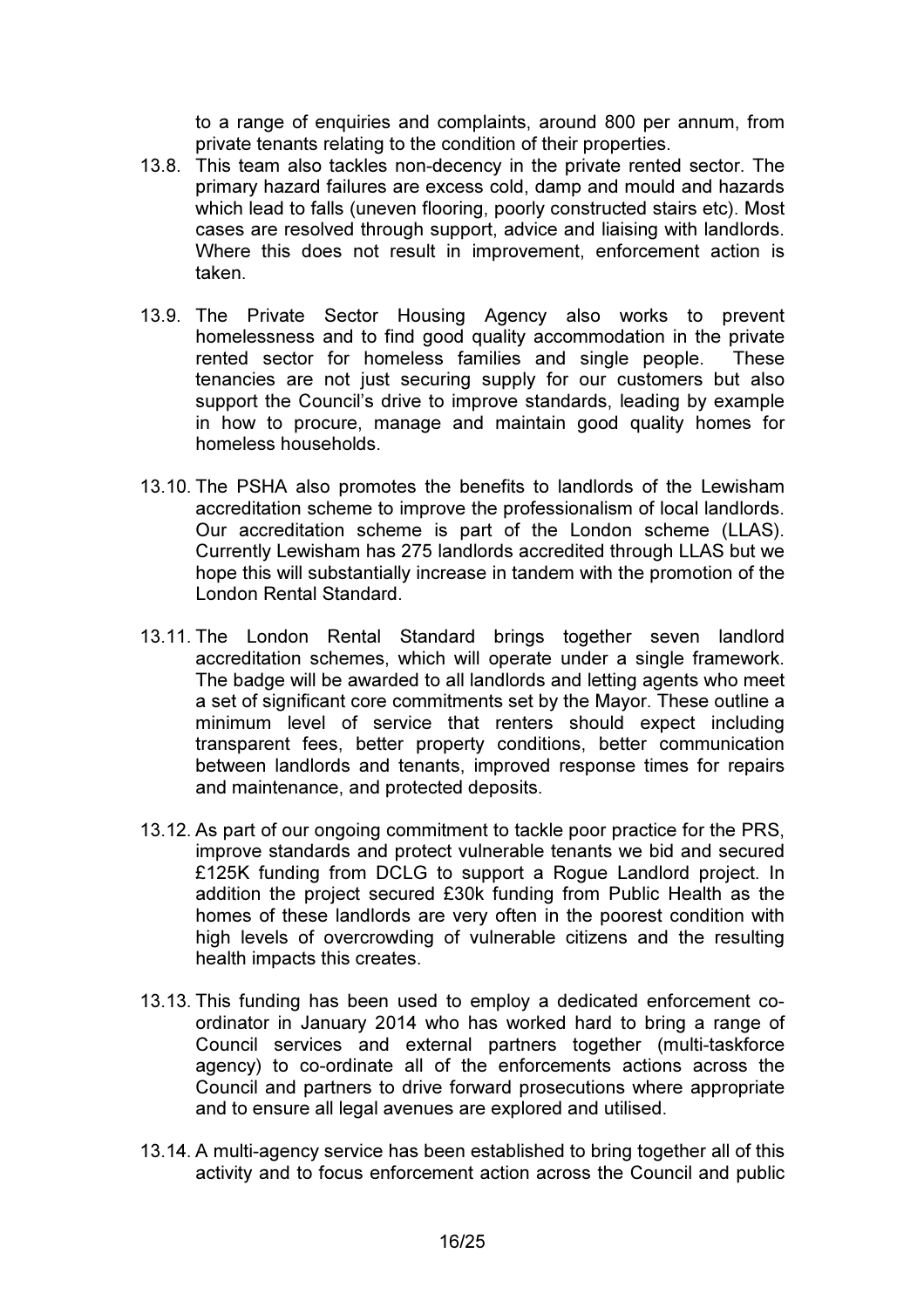sector partners to tackle the worst landlords. This work is also supported by voluntary and community organisations, such as St Mungo's, to ensure that where residents are displaced from poorly managed and maintained properties, they are supported into better homes rather than moving into properties of a similar nature. Given that the residents of properties managed in this way often have additional health or care needs, this activity is directly supporting vulnerable residents, by improving their housing situation.

## 14. Increasing Housing Supply

## New homes of all types

- 14.1. The Council has long prioritised the delivery of new affordable homes for its residents, and has achieved success in enabling the construction of more new homes than most other authorities. In 2011/12 Lewisham built more new affordable homes than all but two local authorities in the country; in 2012/13 the total completions were the highest in London.
- 14.2. The Council's New Build Programme, which is being delivered by Lewisham Homes, will provide 500 new homes by 2017. 80% of these will be for rent at social rent levels and 20% will be for private sale. The first six new homes within the Council programme are now in construction at Mercator Road. A firm bid has been made to the GLA for 2015/16 (98 homes) and indicative bids for 2016/17, 2017/18 with a 100 homes each. Each bid should comply with the London Housing Design Guide.
- 14.3. Registered Providers of Social Housing are also actively developing new housing in the borough. There are approximately 500 new homes which will be completed this financial year, which will be for affordable rent and shared ownership.
- 14.4. Over the next four years the Council intends to see 2,000 new affordable homes developed in the borough, of which 500 will be Council homes and the remainder will be developed by registered provider partners. These will all be built to London design guide standards, which set minimum space and design parameters and which since their inception have been accepted as a de facto national guide to the specification of new housing. 10 per cent of these new homes will be designed to wheelchair accessible standards.
- 14.5. The delivery of these new homes will mean that the total stock of affordable housing in the borough will grow by more than 5 per cent, with all of these new homes meeting modern design and access standards. In combination with the decent homes programme, above, and the development of new specialist housing, as set out below, this will lead to a significant improvement in the quality (and quantity) of housing provision in the borough.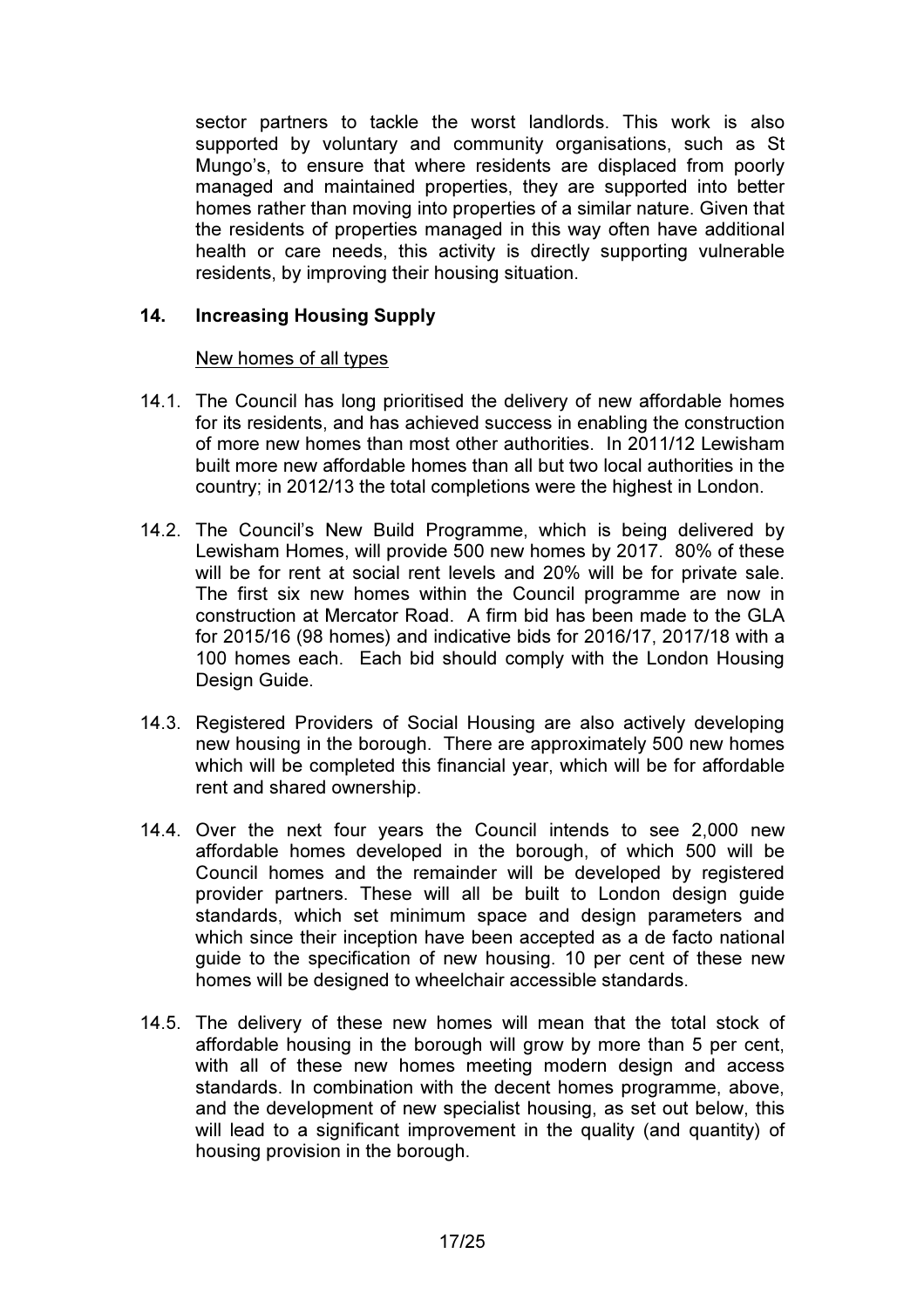#### Specialist new homes

- 14.6. A report was brought to the Health and Wellbeing Board in November 2013 which outlined the development plans for new build extra care accommodation for older people.
- 14.7. To recap, a significant programme of development of new highly specialised housing for older residents is being progressed, and the first new homes as part of this will soon be available. 78 new units of extra care accommodation will be available at Conrad Court in Deptford in August this year. These will be of high quality and in themselves will help to improve provision. They will also offer alternative options to the residents of the Council's Kenton Court and Somerville extra care schemes, both of which are acknowledged to no longer meet modern standards, and which as a result may be redeveloped in the medium term.
- 14.8. Over the next three years a further 111 new units of modern extra care housing will be constructed, in two schemes which are being developed jointly by the Council and registered provider partners. Again these will add to the number of modern homes available for older residents, and are being designed to lead to a long term reduction in care costs, leading to benefits to health and social care services as well as residents.
- 14.9. Within the Adult Integrated Care Programme, there is a work stream which focuses specifically on securing wider partnerships, including housing partnerships. This work stream is developing models of supported housing which can support wider Health and Social Care commissioning intentions and deliver cost savings. Pathways into supported housing will also be reviewed to ensure that this resource is being used as efficiently as possible.
- 14.10. Officers have identified areas which could provide opportunities for housing to support wider commissioning intentions within Health and Social Care. The areas identified are: Learning Disability, Transition Groups, People with Autism, People with Mental Health conditions. For each of these areas, officers are gathering information, researching housing and support models, and working to better understand how these could be implemented locally. Proposals will then be developed for implementation.
- 14.11. The Health and Wellbeing Board is asked to consider how partner agencies can best support this work, combine intelligence, and come to a collective view on how specialised new housing can be commissioned to better meet residents' needs.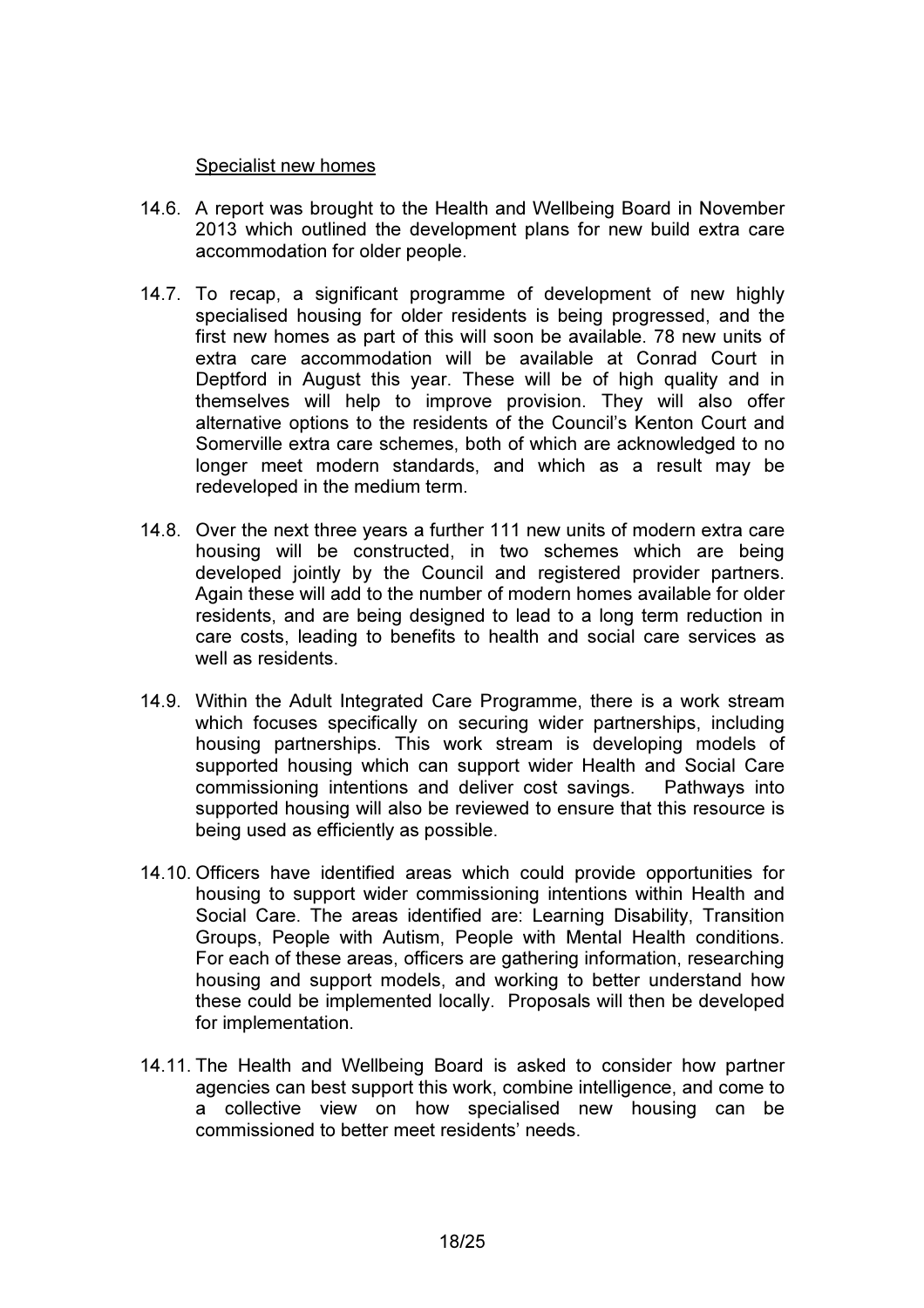## 15. Homelessness

- 15.1. Homelessness is a widespread problem affecting many thousands of people each year. Accurately estimating numbers of homeless people and understanding their health needs is notoriously difficult. Data on those who are homeless often focuses on those in contact with services and so often underestimates the true number.
- 15.2. Not all long term homeless people sleep rough all the time, they may spend time as "hidden homeless", with friends or in squats, in hostels or other short term accommodation.<sup>42</sup> In Lewisham there are 1,441 households currently in hostels or temporary accommodation.
- 15.3. In 2013/2014, 9,798 households approached the Housing Options Centre, 1,041 Homeless Applications were made, and 711 Homeless Applications were accepted by Lewisham. Homelessness was prevented in 215 instances. 1,885 people approached the Single Homeless Intervention Project.
- 15.4. The homeless population is particularly vulnerable to Tuberculosis (TB) and the WHO has claimed that 'TB rates can be up to 20 times higher than in the general population'.<sup>43</sup> This inequality exists due to a range of factors including ease of spread due to living environments, smoking, poor nutrition and alcohol consumption. Furthermore, homeless patients are likely to present much later with advanced disease and less likely to complete treatment once issued treatment. <sup>44</sup>
- 15.5. Mental ill health should be considered to be both a cause and consequence of homelessness. In the homeless population depression, affective disorders, schizophrenia, psychosis and states of anxiety are common. The World Health Organisation (WHO) Europe found that 20 per cent of homeless people with mental ill-health are dually diagnosed with substance dependence<sup>45</sup>. Less than one-third of homeless people with mental illness actually receive treatment. They are also 9 times more likely to commit suicide than the general population.
- 15.6. The homeless adolescent population is at increased risk of acquiring STI's and Blood Borne Viruses (BBVs) compared with the general population<sup>46</sup>. There is mounting evidence of unmet sexual health needs in the homeless population in terms of: the supply of information about, and testing for, sexually transmitted infections; condom supply and use; contraceptive advice; and cervical cytology<sup>47 48</sup>
- 15.7. According to DCLG<sup>49</sup> and St Mungo's<sup>50</sup>
	- Rough sleeping has risen by 31 per cent from 2010-2012
	- 24 per cent of rough sleepers reported are in London, which was a total of 3472 in 2012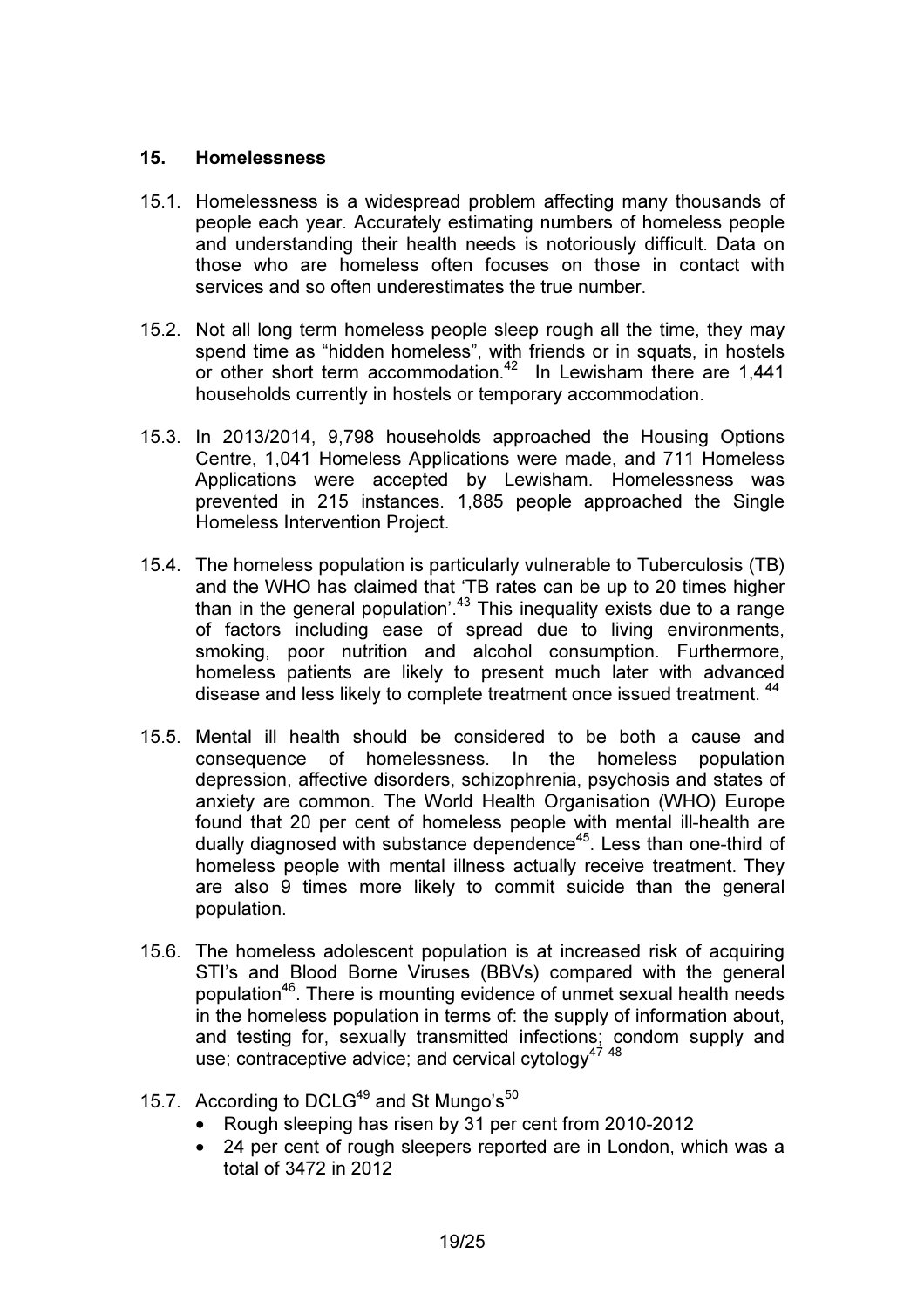- The majority of rough sleepers are aged 26 49 years old, 73 per cent of rough sleepers in London are in this age group
- 90 per cent of rough sleepers are men
- 35 per cent of rough sleepers have diagnosed mental health problems
- 49 per cent have an alcohol problem
- 41 per cent have drug problems
- 20 per cent start using drugs after becoming homeless
- 23 per cent have dual diagnosis
- The average life expectancy of rough sleepers is 42 compared to a national average of 74 for men and 79 for women
- 15.8. The average life expectancy of male rough sleepers is just 47 years, compared to 77 years for the general population. Life expectancy of female rough sleepers is even lower at just 43 years. This huge variation demonstrates both the increased health need, and the barriers to accessing health care faced by homeless people.
- 15.9. Two thirds of street homeless people cite drug or alcohol use as a reason for first becoming homeless and drug users are seven times more likely to become homeless than the general population.<sup>51</sup> Several studies from the UK & Europe demonstrate a high prevalence of illicit drug use and alcohol dependence among the street homeless population.<sup>52</sup> Substance misuse is a common cause of death amongst the homeless population and the physical and mental health consequences of drug and alcohol abuse are wide ranging and often serious. These include serious infectious diseases, respiratory problems, cardiovascular disease and mental health issues to name but a few.  $53,54$
- 15.10. Despite a considerable burden of health problems faced by the homeless, they are often unwilling or feel unable to seek help. Stigma, discrimination, inaccurate generalisations, genuine or perceived difficulty registering with a GP, an unsettled lifestyle and Homeless people themselves not prioritising their health or being unaware of where to go and what they are entitled to all contribute.  $^\mathrm{55}$   $^\mathrm{56}$   $^\mathrm{57}$
- 15.11. Despite the improving use of services at a primary level, the homeless population continue to use hospital services at a disproportionate rate to the general populations.<sup>58</sup> DoH in 2010 statistics identify toxicity, substance misuse and mental health problems as the commonest reasons for admission. It found that this group are high users of secondary care, with high rates of emergency admissions that subsequently result in longer times as a hospital inpatient.

## 16. Tackling homelessness

16.1. There are five priorities within Lewisham's current Homelessness Strategy, these are: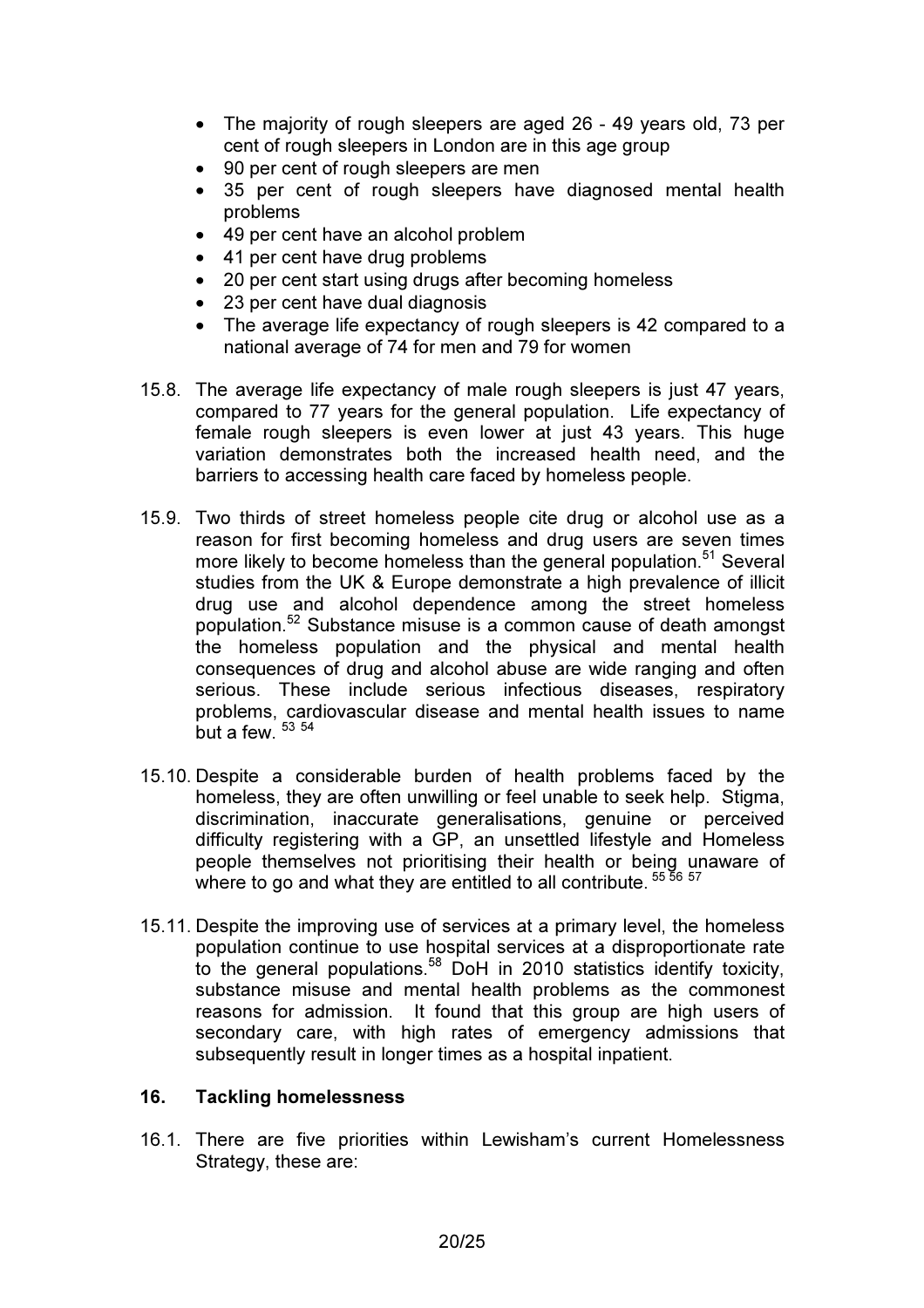- Preventing homelessness arising where possible and promoting housing options
- Providing long term and sustainable housing
- Protecting and providing support for vulnerable adults and children who are homeless or faced with homelessness
- Promoting opportunities and independence for people in housing need by improving access to childcare, health, education, training and employment
- Reducing Youth Homelessness
- 16.2. Set out below are some of the key activities which relate to the delivery of this strategy:
	- Preventing homelessness by carrying out more home visits, mediation, providing rent deposit incentive scheme for people to access the private rented sector
	- Establishing the Single Homeless Intervention & Prevention team as the central assessment and referral agency for single homeless people
	- Tackling overcrowding and under-occupation in housing to free up greatly needed family accommodation
	- Helping residents find 'in-situ' solutions to maintain independent living -Disabled Facilities Grants to provide aids and adaptations, the Handyperson Service, and other loans to deal with disrepair and alterations
	- Providing a flexible and broad range of housing options including the private rented sector, intermediate rent and shared ownership opportunities
	- Exploring sub-regional opportunities to provide greater housing choice and availability
- 16.3. Housing officers at the Housing Options Centre and Single Homeless Intervention and Prevention Team work with people who are homeless or who are at risk of becoming homeless to identify suitable housing for them, according to their needs and an assessment of priority.
- 16.4. The Private Rented Sector unit works with residents who present as homeless in the Housing Options Centre (HOC) or Single Homeless Intervention and Prevention Service (SHIP) to find them suitable, good quality accommodation in the private rented sector. This can be either as an accepted homeless case in our private sector leased accommodation or the Lewisham Landlord Letting Scheme, a comprehensive tenant finding service, which has both an incentive and bond offered to landlords who are willing to work with our customers.
- 16.5. Lewisham's Private Rented Sector Unit has two Tenancy Relations Officers (TROs) who support tenants who are being unlawfully evicted or harassed. Over the last year they have actively supported, through case work, negotiations and court appearances, approximately 75 tenants whose landlords were attempting to illegally evict without following due legal process, or harassing them.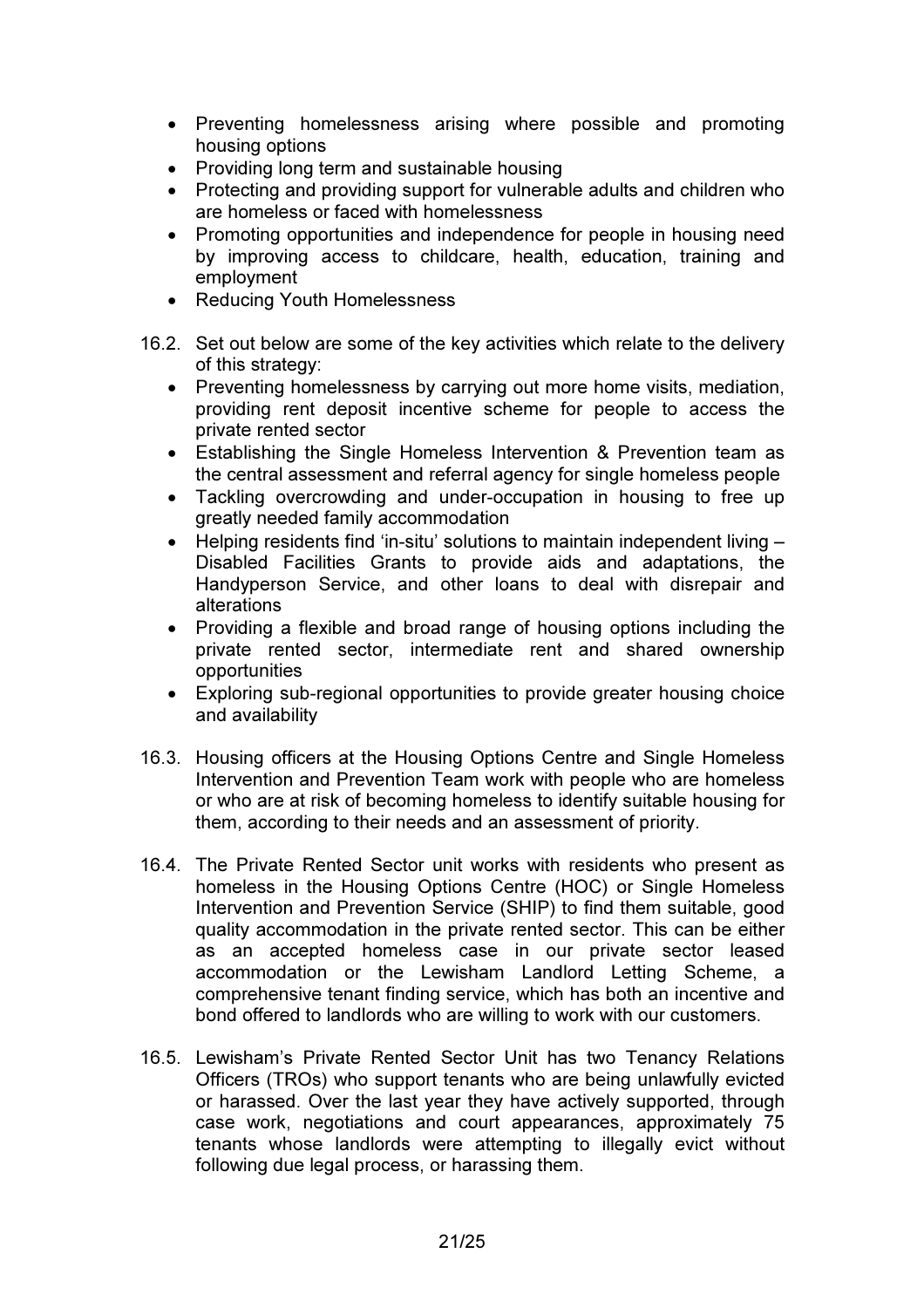## 17. Conclusion

- 17.1. Good quality housing plays an important role in promoting health and wellbeing. The Council and its partners are already working closely together to maximise the impact of investment in housing to support health outcomes.
- 17.2. As set out in this report, the evidence shows that there are three specific areas where further work would have an additional impact in supporting health and wellbeing, and in that regard the following are recommended for the Board to consider and discuss:
	- A further expansion of the current focus on prevention through the provision of aids, adaptations, grants and other support such as the handypersons service;
	- A greater focus of partnership working to share intelligence about the demand for specialised housing, to better enable housing providers to build or commission new specialised homes;
	- To pilot the provision of a housing advice service in health settings, to enable faster resolution of housing issues for residents with additional health needs.
- 17.3. The Health and Wellbeing Board will be kept fully appraised of developments in this regard, and in relation to all of the current and planned initiatives set out in this report.

If you have any difficulty in opening the links above or those within the body of the report, please contact Kalyan DasGupta (kalyan.dasgupta@lewisham.gov.uk; 020 8314 8378), who will assist.

If you would like any further information on this report please contact Genevieve Macklin, Head of Housing, London Borough of Lewisham, on 020 8314 6057

#### References

 $\overline{a}$ 

www.instituteofhealthequity.org/projects/the-health-impacts-of-cold-homes-and-fuel-poverty

<sup>&</sup>lt;sup>1</sup> Wilkinson P, Landon M, Armstrong B, Stevenson S, Pattenden S, McKee M, et al. Cold Comfort: The Social and Environmental Determinants of Excess Winter Deaths in England, 1986-96. Bristol: The Policy Press, 2001.

 $2$  University College London Institute of Health Equity. The health impacts of cold homes and fuel poverty 2011 [updated 12/01/25/]. Available from:

<sup>3</sup> Age UK (2012) *The cost of cold: Why we need to protect the health of older people in winter.* London: Age UK.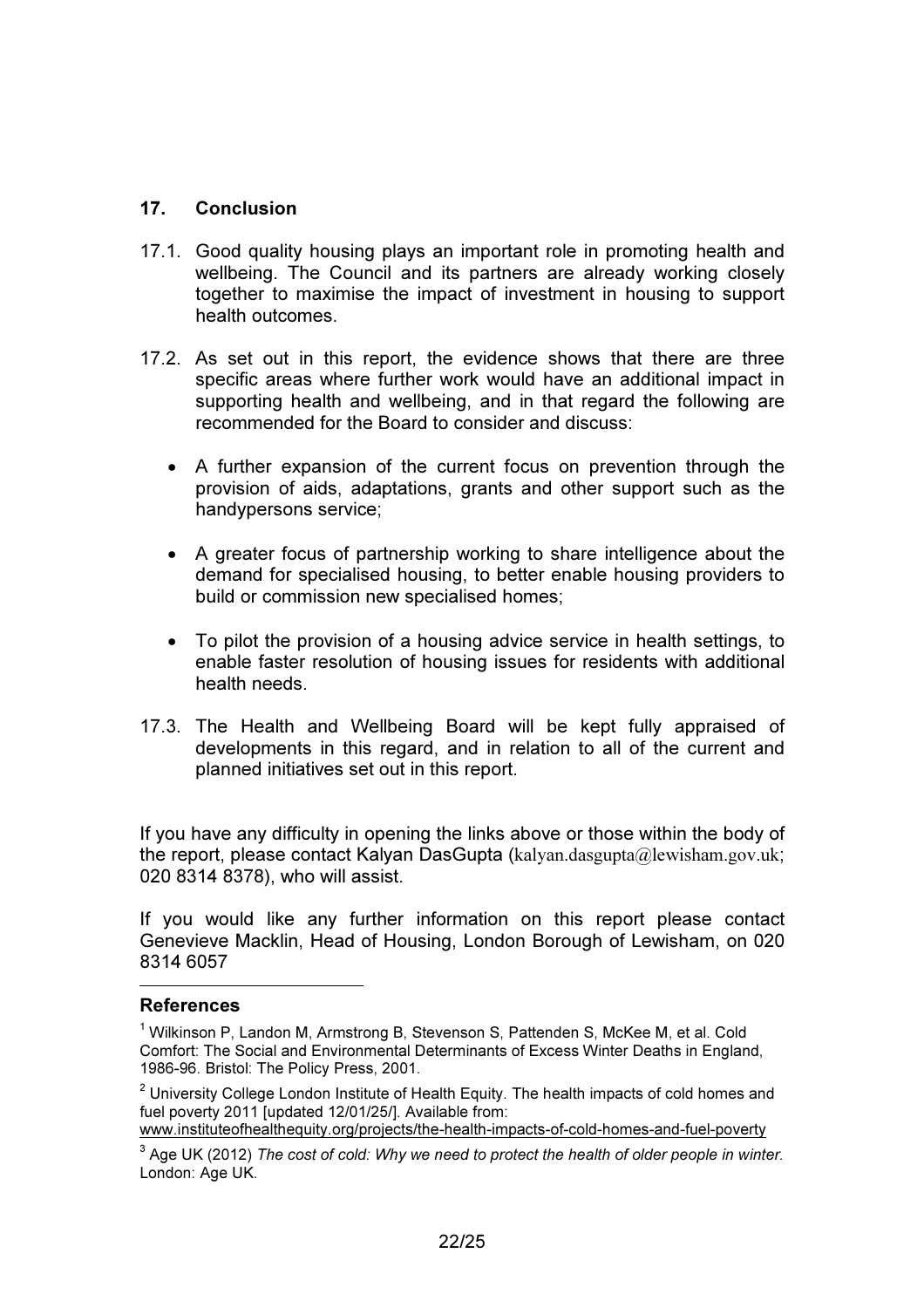4 Office of National Statistics 2012 http://www.ons.gov.uk/ons/rel/subnational-health2/excesswinter-mortality-in-england-and-wales/2011-12--provisional--and-2010-11--final-/index.html

<sup>5</sup> Reference doc for JSNA

<sup>6</sup> Lewisham Joint Strategic Needs Assessment www.lewishamjsna.org.uk

 $^7$  Williamson IJ, Martin CJ, McGill G, Monie RD, Fennerty AG. Damp housing and asthma: a case-control study. Thorax. 1997;52(3):229-34.

8 WHO: *Environmental burden of disease associated with inadequate housing* 

http://www.euro.who.int/\_\_data/assets/pdf\_file/0003/142077/e95004.pdf

<sup>9</sup> Bonnefoy, 2007

<sup>10</sup> Zacharasiewicz et al., 2000

<sup>11</sup> Simoni et al., 2005

<sup>12</sup> McNally, Williams and Phillips, 2001

 $13$  Harker L, Shelter. Chance of a lifetime : the impact of bad housing on children's lives: London : Shelter; 2006.

<sup>14</sup> Somerville M, Mackenzie I, Owen P, Miles D. Housing and health: does installing heating in their homes improve the health of children with asthma? The Society of Public Health.

2000;114(6):434-9.<br><sup>15</sup> El-Ansari W, El-Silimy S. Are fuel poverty reduction schemes associated with decreased excess winter mortality in elders? A case study from London, U.K. ChronicIlln. 2008;4(4):289- 94.

<sup>16</sup> Woodhouse PR, Khaw KT, Plummer M. Seasonal variation of blood pressure and its relationship to ambient temperature in an elderly population. Journal of hypertension. 1993;11(11):1267-74.

 $17$  Department of Health. Health and winter warmth: reducing health inequalities. 2007

<sup>18</sup> Wilkinson P, Pattenden S, Armstrong B, Fletcher A, Kovats RS, Mangtani P, et al. Vulnerability to winter mortality in elderly people in Britain: population based study. British Medical Journal. 2004;329(7467):647-51.

<sup>19</sup> Government DfCaL. English Housing Survey: HOUSEHOLDS. Annual report on England's households, 2011-2012. London: 2013.

 $^{20}$  Age UK (2012) The Cost of Cold: Why we Need to Protect the Health of Older People in Winter. London: Age UK.

 $21$  61 Liddell (2008) Op. cit

<sup>22</sup> Lewisham Joint Strategic Needs Assessment

http://www.lewishamjsna.org.uk/a-profile-of-lewisham/demography/population

<sup>23</sup> Lewisham JSNA

<sup>24</sup> Kannus, P., Parkkari, J., Niemi, S., Palvanen, M., (2005). Fall-induced deaths among elderly people. Am J Public Health, 95(3): pp. 422–424.

 $25$  Falls: The assessment and prevention of falls in older people. Clinical Guideline 21, November 2004

### http://www.nice.org.uk/nicemedia/live/10956/29583/29583.pdf

<sup>26</sup> Bauer R, Steiner M (2009). *Injuries in the European Union: statistics summary 2005–2007*. Vienna, Kuratorium für Verkehrssicherheit (Austrian Road Safety Board).

 $^{27}$  Williams J et al. (2011). Longer term health of young and middle-aged adults following unintentional falls at home resulting in hospitalization.

 $^{28}$  Health Protection Agency, (2007). Development of a UK Children's Environment and Health Strategy: Regional Priority Goal II: Accidents, Injuries, Obesity and Physical Activity. Didcot, Health Protection Agency: Chemical Hazards and Poisons Division.

<sup>29</sup> Homelessness monitor 2013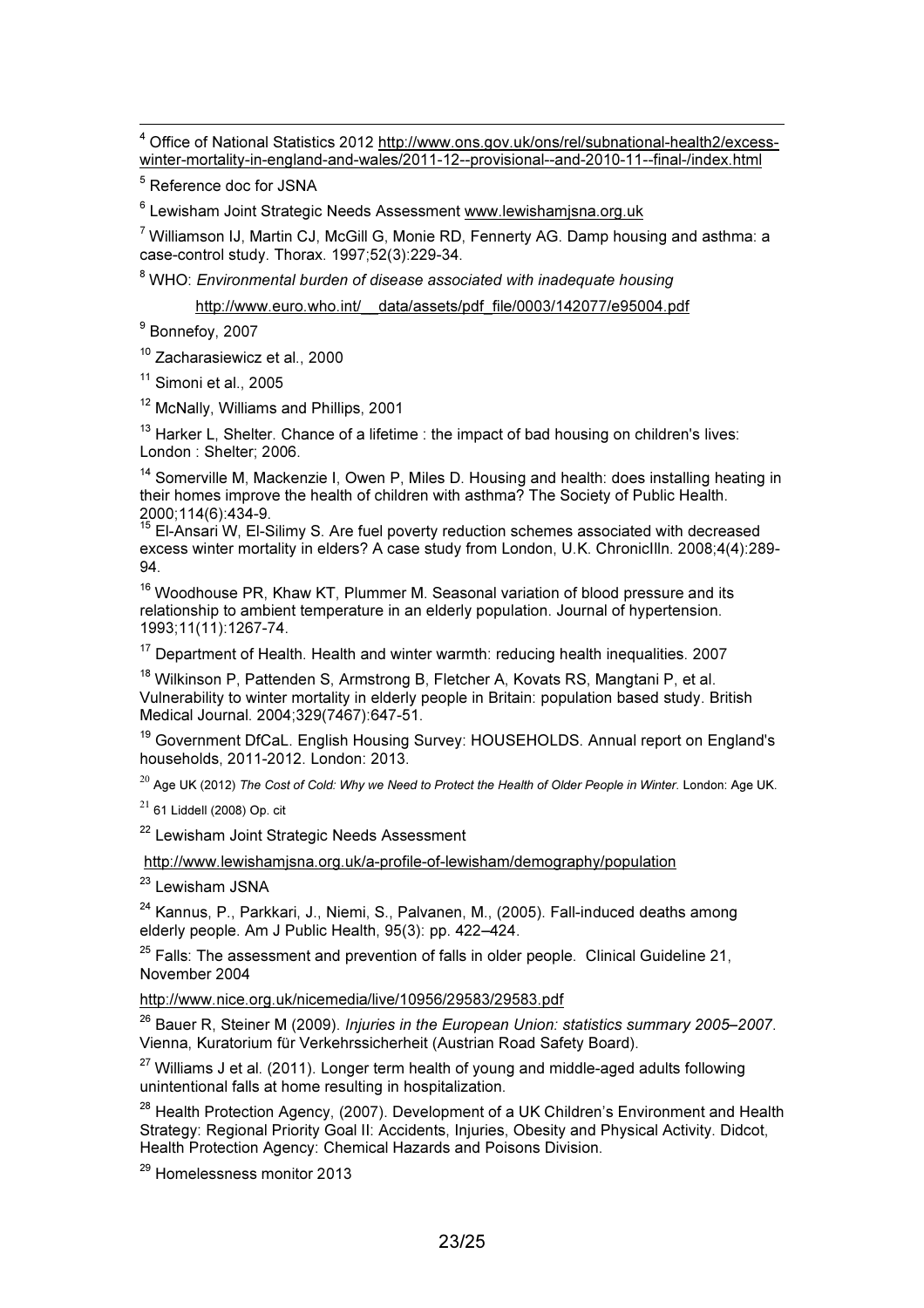$\overline{a}$  $30$  Office of the Deputy Prime Minister. London. The Impact of Overcrowding on Health and Education: A review of the Evidence and Literature (2004)

http://dera.ioe.ac.uk/5073/1/138631.pdf

(10 yrs old but good literature review)

 $31$  Chance of a lifetime: the impact of bad housing on Children's lives, 2006, Harker, L. for **Shelter** 

http://england.shelter.org.uk/ data/assets/pdf file/0009/66429/Chance of a Lifetime.pdf

<sup>32</sup> WHO: Environmental health inequalities in Europe: Assessment report 2012

http://www.euro.who.int/ data/assets/pdf file/0010/157969/e96194.pdf?ua=1

<sup>33</sup> Baker M et al. (2000). Household crowding a major risk factor for epidemic meningococcal disease in Auckland children. *Pediatric Infectious Disease Journal*, 19(10):983–990.

<sup>34</sup> Roys M, Davidson M, Nicol S, Ormandy D and Ambrose P, The Real Cost of Poor Housing (BRE Trust Report FB23, BRE Press, February 2010, page 11

<sup>35</sup> Harrison J, Barrow S, Creed F (1998). Mental health in the north west region of England: associations with deprivation. *Social Psychiatry and Psychiatric Epidemiology*, 33(3):124– 128.

 $36$  Evans GW, English K (2002). The environment of poverty, multiple stressor exposure, psychophysical stress, and socioemotional adjustment. *Child Development*, 73(4):1238–1248.

 $37$  Evans GW, Saegert S, Harris R (2001). Residential density and psychological health among children in low income families. *Environment and Behavior*, 33(2):165–180.

<sup>38</sup> Friedman D, Social impact of poor housing, ECOTEC, March 2010, page 1

 $39$  Reynolds L, Robinson N, and Diaz R, Crowded house: Cramped living in England's housing Shelter, p.3

<sup>40</sup> Full house: how overcrowded housing affects families, 2005, Shelter http://england.shelter.org.uk/\_\_data/assets/pdf\_file/0004/39532/Full\_house\_overcrowding\_eff ects.pdf

<sup>41</sup> Department for Communities and Local Government (2013) *English Housing Survey: HOUSEHOLDS. Annual report on England's households, 2011-2012.*London: Department for Communities and Local Government.

<sup>42</sup> Reeve K with Batty E, The Hidden Truth About Homelessness, CRISIS 2011

<sup>43</sup> Burki T. Tackling tuberculosis in London's homeless population. The lancet. Vol 376 December 18/25, 2010.

<sup>44</sup> Homeless Link. TB and homelessness. http://homeless.org.uk/tb

<sup>45</sup> Scott J. Homelessness and mental illness. British Journal of Psychiatry, 1993, 162: 314- 324.

<sup>46</sup> Noell J, Rohde P, Ochs L, Yovanoff P, Alter MJ, Schmid S, Bullard J, Black C. Incidence and prevalence of chlamydia, herpes, and viral hepatitis in a homeless adolescent population. Sex Transm Dis. 2001 Jan;28(1):4-10.

 $47$  Collins E. A service to address the sexual health needs of the homeless population. NursingTimes.Net. Vol: 99, Issue 37, page 53. (2003)

<sup>48</sup> John W, Law K. REVIEW: Addressing the health needs of the homeless. British Journal of Community Nursing, March 2011, vol./is. 16/3(134-9), 1462-4753;1462-4753 (2011 Mar)

<sup>49</sup> DCLG statutory returns 2012

<sup>50</sup> St Mungo's report "Battered, Broken and Bereft - why people still end up rough sleeping" 2011

<sup>51</sup> Kemp P et al (2006) 'Homelessness amongst problem drug users: prevalence, risk factors and trigger events' *Health and Social Care in the Community* 14 (4), 319-328